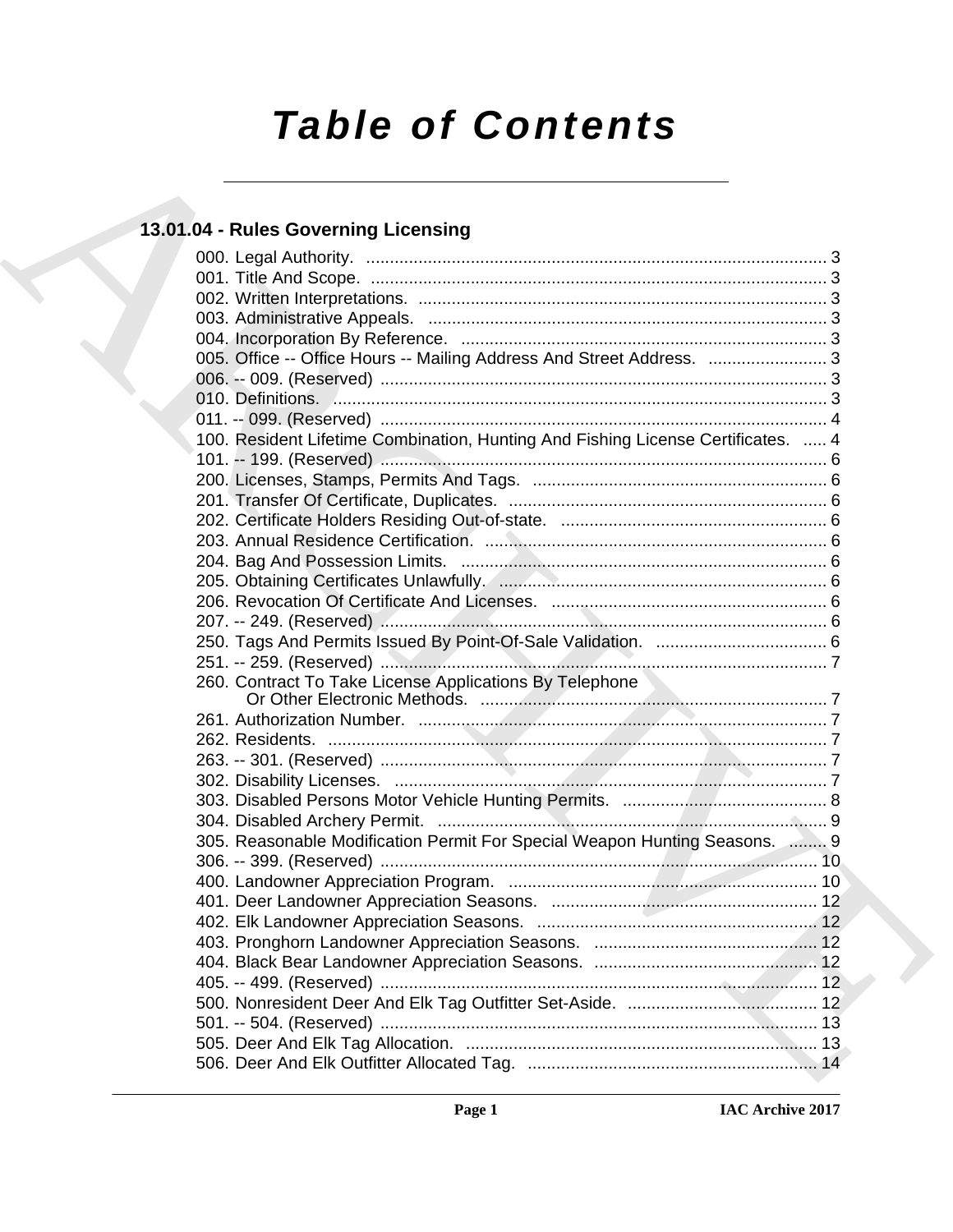#### Table of Contents (cont'd)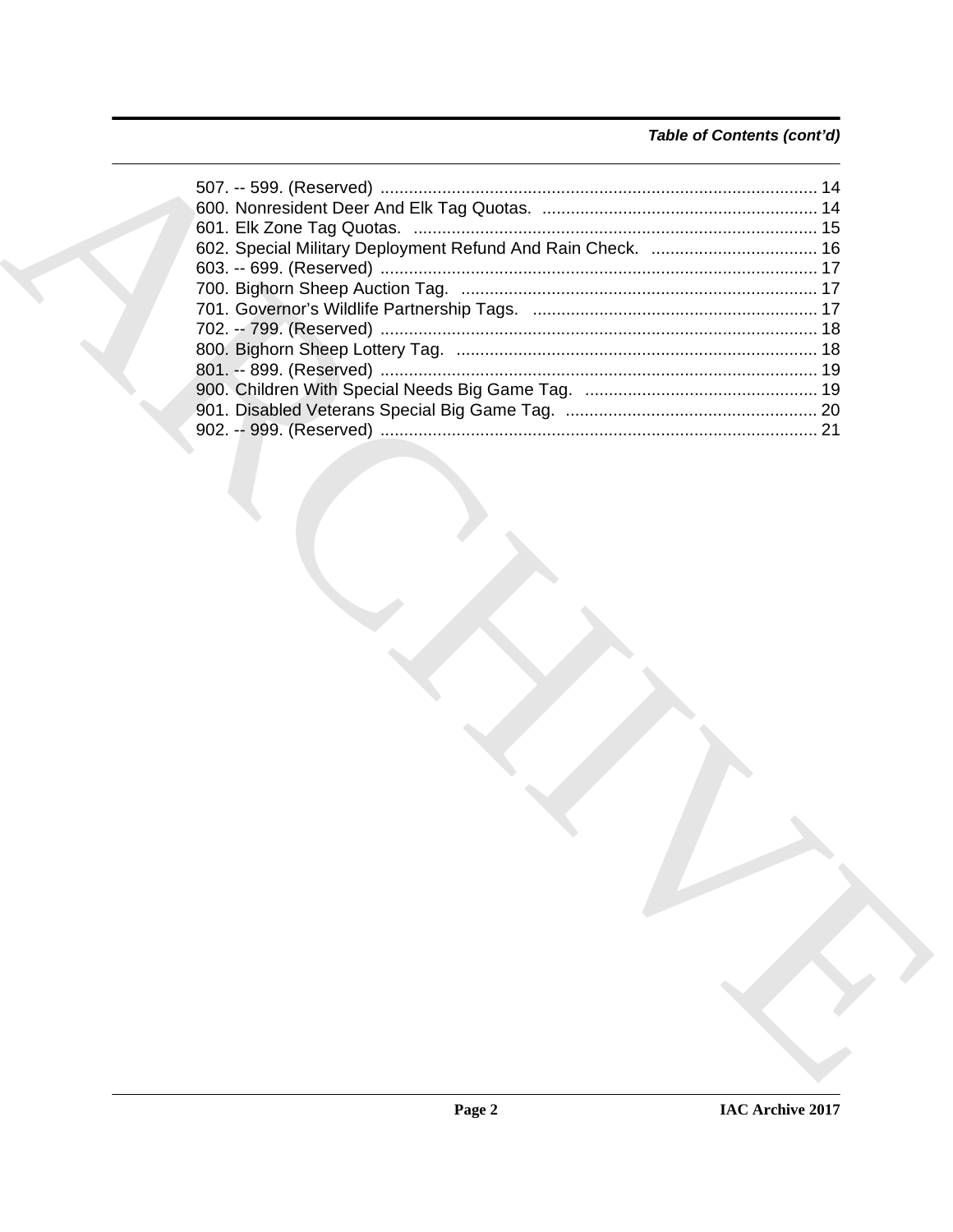#### **IDAPA 13 TITLE 01 CHAPTER 04**

#### **13.01.04 - RULES GOVERNING LICENSING**

#### <span id="page-2-1"></span><span id="page-2-0"></span>**000. LEGAL AUTHORITY.**

The Idaho Fish and Game Commission is authorized under Sections 36-104(b) and 36-301, 36-401 through 412, and 36-1101, Idaho Code, to adopt rules concerning the issuance and sales of licenses. (4-2-08)

#### <span id="page-2-2"></span>**001. TITLE AND SCOPE.**

**01. Title**. These rules shall be cited in full as IDAPA 13.01.04.000, et seq., Idaho Fish and Game Commission Rules IDAPA 13.01.04, "Rules Governing Licensing." (3-30-01)

**02.** Scope. These rules establish the methods for the issuance and sales of licenses.  $(3-30-01)$ 

#### <span id="page-2-3"></span>**002. WRITTEN INTERPRETATIONS.**

**CHAPTER 04**<br> **CHARCHIVE CHAPTER OF**<br> **CHARCHIVE CHAPTER OF CHAPTER CHAPTER (ACTIONATIVE CHAPTER CHAPTER CHAPTER CHAPTER CHAPTER CHAPTER CHAPTER CHAPTER CHAPTER CHAPTER CHAPTER CHAPTER CHAPTER CHAPTER CHAPTER CHAPTER CHAP** In accordance with Section 67-5201(19)(b)(iv), Idaho Code, this agency has written statements which pertain to the interpretation of the rules of this chapter, or to the documentation of compliance with the rules of this chapter. These documents are available for public inspection and copying at cost at the headquarters office at 600 South Walnut,<br>Boise, Idaho. (3-30-01) Boise, Idaho. (3-30-01)

#### <span id="page-2-4"></span>**003. ADMINISTRATIVE APPEALS.**

All contested cases shall be governed by the provisions of IDAPA 13.01.01, "Rules of Practice and Procedure of the Idaho Fish and Game Commission." (3-30-01)

#### <span id="page-2-5"></span>**004. INCORPORATION BY REFERENCE.**

There are no documents that have been incorporated by reference into this rule. (3-30-01)

#### <span id="page-2-6"></span>**005. OFFICE -- OFFICE HOURS -- MAILING ADDRESS AND STREET ADDRESS.**

The principal place of business of the Department of Fish and Game is in Boise, Idaho. The office is located at 600 South Walnut, Boise, Idaho and is open from 8 a.m. to 5 p.m., except Saturday, Sunday and legal holidays. The mailing address is: P.O. Box 25, Boise, Idaho 83707. (3-30-01) mailing address is: P.O. Box 25, Boise, Idaho 83707.

#### <span id="page-2-7"></span>**006. -- 009. (RESERVED)**

#### <span id="page-2-9"></span><span id="page-2-8"></span>**010. DEFINITIONS.**

These definitions will provide clarity and consistency in enforcement of these rules. (7-1-93)

<span id="page-2-10"></span>**01. Authorized Corporate Representative**. Any shareholder in a corporation, designated in writing by the corporation as the eligible applicant, who is in actual physical control of the eligible property. (7-1-93)

<span id="page-2-11"></span>**02. Blind Person**. A blind person is one who has a medically documented loss or impairment of his or her vision and includes any person whose visual acuity with correcting lens does not exceed twenty/two hundred (20/ 200) in the better eye, or whose vision in the better eye is restricted to a field which subtends an angle of not greater than twenty (20) degrees.  $(7-1-93)$ than twenty  $(20)$  degrees.

<span id="page-2-12"></span>**03. Domicile**. The term "domicile" means the place where an individual has his true, fixed, permanent home and to which place he has the intention of returning whenever he is absent. An individual can have several dwelling places, but only one (1) domicile. Factors to consider to establish domicile include, but are not limited to:

 $(7-1-93)$ 

**a.** What address does the person use on tax returns and where does the person file a state resident ax return? (7-1-93) income tax return?

**b.** Where is the person registered to vote? (7-1-93)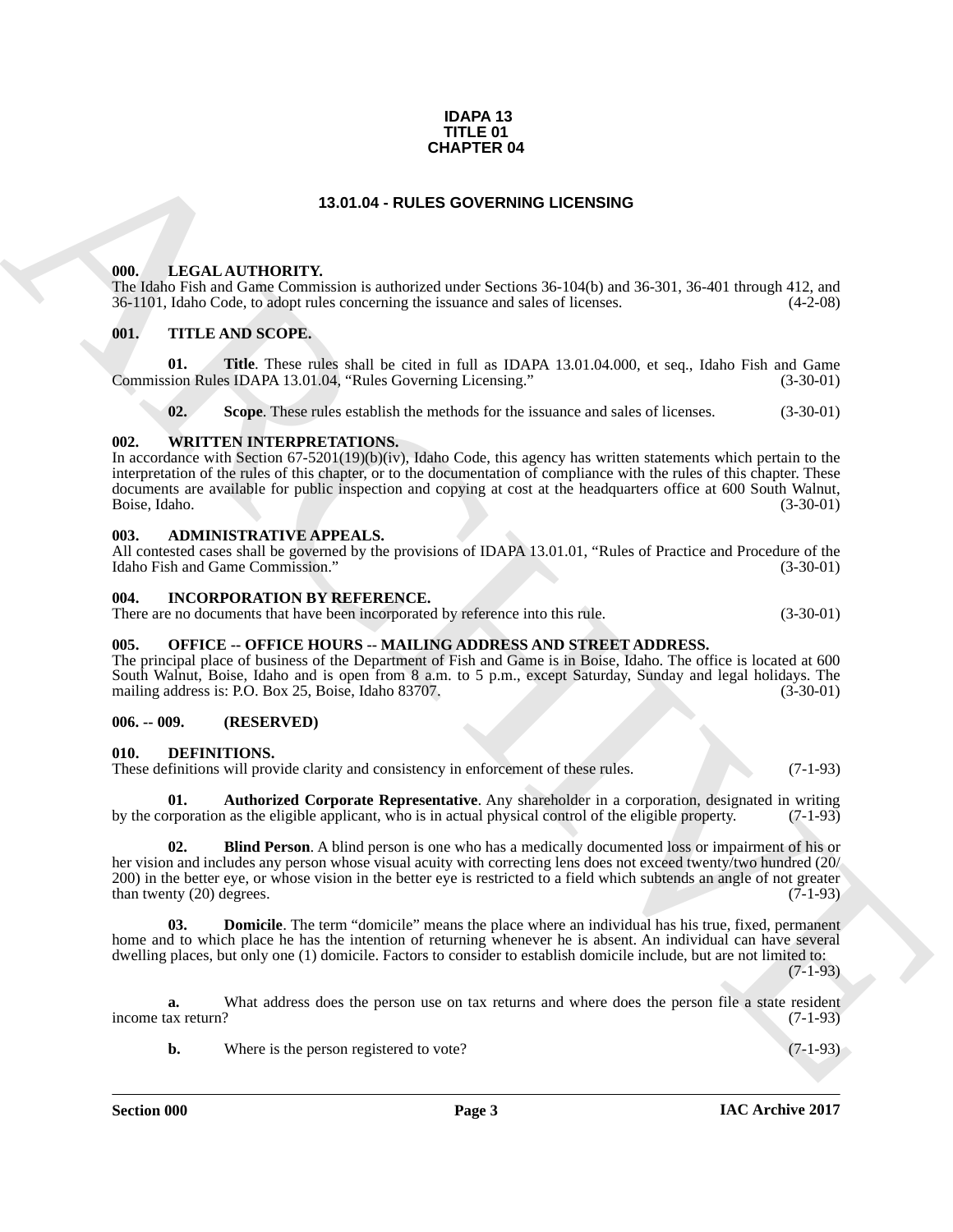<span id="page-3-3"></span><span id="page-3-2"></span>*IDAHO ADMINISTRATIVE CODE IDAPA 13.01.04*

|                                   | <b>Department of Fish and Game</b>                                                                                                                                                                                                                                                                                                                                                                                                                                                                                                                                                                                                                                                                                                                                                                                                                                                                                                                                                             | <b>Rules Governing Licensing</b> |
|-----------------------------------|------------------------------------------------------------------------------------------------------------------------------------------------------------------------------------------------------------------------------------------------------------------------------------------------------------------------------------------------------------------------------------------------------------------------------------------------------------------------------------------------------------------------------------------------------------------------------------------------------------------------------------------------------------------------------------------------------------------------------------------------------------------------------------------------------------------------------------------------------------------------------------------------------------------------------------------------------------------------------------------------|----------------------------------|
| c.                                | Where does the person and his immediate family live?                                                                                                                                                                                                                                                                                                                                                                                                                                                                                                                                                                                                                                                                                                                                                                                                                                                                                                                                           | $(7-1-93)$                       |
| d.                                | Where does the person have his mail sent or forwarded to?                                                                                                                                                                                                                                                                                                                                                                                                                                                                                                                                                                                                                                                                                                                                                                                                                                                                                                                                      | $(7-1-93)$                       |
| e.                                | Does the person remain listed in the telephone directory?                                                                                                                                                                                                                                                                                                                                                                                                                                                                                                                                                                                                                                                                                                                                                                                                                                                                                                                                      | $(7-1-93)$                       |
| f.                                | Where does he register his automobiles?                                                                                                                                                                                                                                                                                                                                                                                                                                                                                                                                                                                                                                                                                                                                                                                                                                                                                                                                                        | $(7-1-93)$                       |
| g.                                | Where has the person claimed a homeowner exemption on a personal residence?                                                                                                                                                                                                                                                                                                                                                                                                                                                                                                                                                                                                                                                                                                                                                                                                                                                                                                                    | $(7-1-93)$                       |
| h.                                | Where does he have a driver's license?                                                                                                                                                                                                                                                                                                                                                                                                                                                                                                                                                                                                                                                                                                                                                                                                                                                                                                                                                         | $(7-1-93)$                       |
| i.                                | Where are his regular physicians and dentists located?                                                                                                                                                                                                                                                                                                                                                                                                                                                                                                                                                                                                                                                                                                                                                                                                                                                                                                                                         | $(7-1-93)$                       |
| function or absence of a limb.    | all of the following: the railroad retirement board pursuant to Title 45 of the United States Code, or certified as<br>eligible for Federal Supplemental Security Income (SSI); or Social Security Disability Income (SSDI); or a<br>nonservice-connected veterans pension; or a service-connected veterans disability benefit with forty percent (40%) or<br>more disability; or if a physician has certified any of the following - that a person has lost the use of one (1) or both<br>lower extremities or both hands, or is unable to walk two hundred (200) feet or more unassisted by another person, or<br>is unable to walk two hundred (200) feet or more without the aid of a walker, cane, crutches, braces, prosthetic device<br>or a wheelchair, or is unable to walk two hundred (200) feet or more without great difficulty or discomfort due to the<br>following impairments - neurological, orthopedic, respiratory, cardiac, arthritic disorder, blindness, or the loss of | $(3-8-07)$                       |
| 05.<br>Code.                      | Eligible Applicant. A physically disabled person certified by a physician licensed in the state in<br>which the disabled person resides, as meeting one $(1)$ or more of the criteria set forth in Section 36-1101(b), Idaho                                                                                                                                                                                                                                                                                                                                                                                                                                                                                                                                                                                                                                                                                                                                                                   | $(5-8-09)$                       |
| 06.<br>government lands.          | <b>Eligible Property.</b> At least three hundred twenty $(320)$ acres of land in one $(1)$ controlled hunt unit<br>determined by the Department to be valuable for habitat or propagation purposes for deer, elk, pronghorn, and/or<br>black bear, whether owned by one (1) or more persons, a partnership, or corporation. It shall not include any                                                                                                                                                                                                                                                                                                                                                                                                                                                                                                                                                                                                                                           | $(4-11-15)$                      |
| 07.                               | Landowner. Any person or corporation whose name appears on a deed as the owner of eligible<br>property or whose name appears on a contract for sale of eligible property as the purchaser, and any affiliates,<br>management companies, associated entities, wholly-owned subsidiaries, corporations, or limited liability<br>corporations wherein fifty percent (50%) or more of the ownership or controlling interest is maintained by a single<br>individual, partnership or corporation.                                                                                                                                                                                                                                                                                                                                                                                                                                                                                                   | $(4-7-11)$                       |
| 08.<br>at any time in the future. | Permanent Disability. Permanent disability is defined as a medically determinable physical<br>impairment, which a physician has certified that the condition has no expectation for a fundamental or marked change                                                                                                                                                                                                                                                                                                                                                                                                                                                                                                                                                                                                                                                                                                                                                                             | $(3 - 8 - 07)$                   |
| 09.<br>to practice in Idaho.      | Physician. A person licensed to practice medicine pursuant to the Idaho Medical Practice Act<br>(Sections 54-1801 through 54-1820, Idaho Code), or equivalent state licensing authority if the person is not licensed                                                                                                                                                                                                                                                                                                                                                                                                                                                                                                                                                                                                                                                                                                                                                                          | $(5-8-09)$                       |
| 10.<br>Code.                      | <b>Qualified Organization.</b> The term "Qualified Organization" is defined in Section 36-408(7), Idaho                                                                                                                                                                                                                                                                                                                                                                                                                                                                                                                                                                                                                                                                                                                                                                                                                                                                                        | $(3-29-12)$                      |
|                                   | <b>Resident</b> . The term "resident" is defined in Section 36-202(s), Idaho Code.                                                                                                                                                                                                                                                                                                                                                                                                                                                                                                                                                                                                                                                                                                                                                                                                                                                                                                             | $(5 - 8 - 09)$                   |
| 11.                               |                                                                                                                                                                                                                                                                                                                                                                                                                                                                                                                                                                                                                                                                                                                                                                                                                                                                                                                                                                                                |                                  |

#### <span id="page-3-9"></span><span id="page-3-8"></span><span id="page-3-7"></span><span id="page-3-6"></span><span id="page-3-5"></span><span id="page-3-4"></span><span id="page-3-0"></span>**011. -- 099. (RESERVED)**

#### <span id="page-3-10"></span><span id="page-3-1"></span>**100. RESIDENT LIFETIME COMBINATION, HUNTING AND FISHING LICENSE CERTIFICATES.**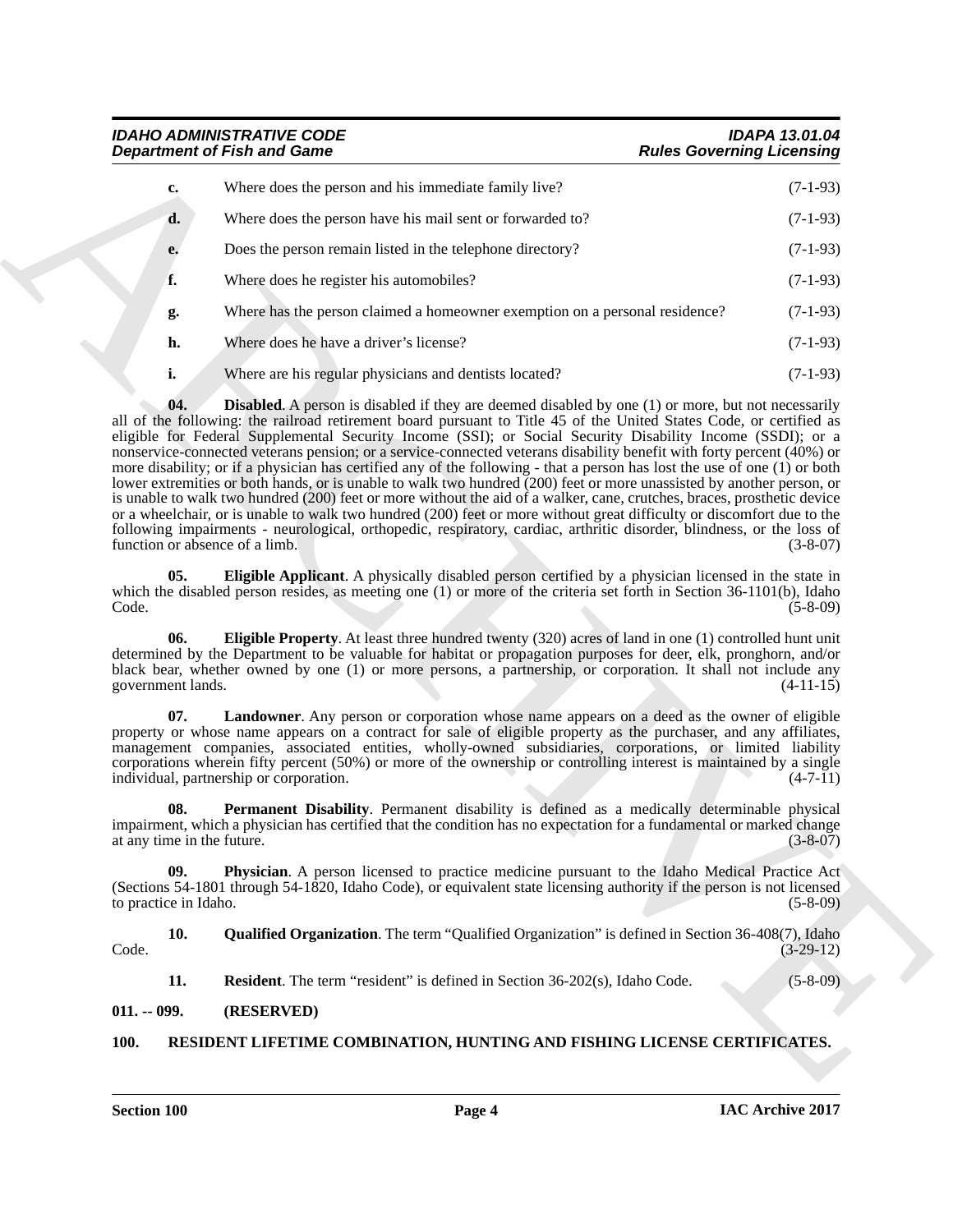<span id="page-4-4"></span><span id="page-4-3"></span><span id="page-4-2"></span><span id="page-4-1"></span><span id="page-4-0"></span>

| <b>IDAHO ADMINISTRATIVE CODE</b>   | <b>IDAPA 13.01.04</b>            |
|------------------------------------|----------------------------------|
|                                    |                                  |
| <b>Department of Fish and Game</b> | <b>Rules Governing Licensing</b> |
|                                    |                                  |

|                                      | <b>Department of Fish and Game</b>                                                                                                                                                                                                                                                                                                                                                                                                                                                                                                                             | <b>Rules Governing Licensing</b> |
|--------------------------------------|----------------------------------------------------------------------------------------------------------------------------------------------------------------------------------------------------------------------------------------------------------------------------------------------------------------------------------------------------------------------------------------------------------------------------------------------------------------------------------------------------------------------------------------------------------------|----------------------------------|
| 01.<br>following rules.              | General. A resident of Idaho, upon payment of the fee required in Section 36-413, Idaho Code,<br>may receive a lifetime combination, hunting, or fishing license certificate under the conditions set forth in the                                                                                                                                                                                                                                                                                                                                             | $(7-1-93)$                       |
| 02.<br>Headquarters offices only.    | Applications. Applications shall be made on a form prescribed by the Department and may be<br>submitted either in person or by mail. Applications must be completed with all the requested information and<br>accompanied by the documents described below. Applications may be submitted in person to any Idaho Department<br>of Fish and Game office. Applications submitted by mail must be sent only to the Headquarters office at P.O. Box 25,<br>Boise, ID 83707. Lifetime license certificates will be issued from the IWILD system at IDFG Regional or | $(5-8-09)$                       |
| 03.<br>supported by the following:   | Required Documentation -- Submitted in Person. Applications submitted in person must be                                                                                                                                                                                                                                                                                                                                                                                                                                                                        | $(7-1-93)$                       |
| a.                                   | Idaho Driver's License for all persons who drive.                                                                                                                                                                                                                                                                                                                                                                                                                                                                                                              | $(7-1-93)$                       |
| $\mathbf{b}$ .                       | Nondriver's may use other suitable proof of residency, such as:                                                                                                                                                                                                                                                                                                                                                                                                                                                                                                | $(5-8-09)$                       |
| i.                                   | Idaho Identification Card issued by the Idaho Transportation Department; or                                                                                                                                                                                                                                                                                                                                                                                                                                                                                    | $(5-8-09)$                       |
| ii.                                  | Two (2) documents bearing the applicant's name and address, not issued by the applicant, such as:                                                                                                                                                                                                                                                                                                                                                                                                                                                              | $(5-8-09)$                       |
| (1)                                  | Rent receipts or mortgage statements for previous six (6) months;                                                                                                                                                                                                                                                                                                                                                                                                                                                                                              | $(5-8-09)$                       |
| (2)                                  | Home utility bills for previous six (6) months;                                                                                                                                                                                                                                                                                                                                                                                                                                                                                                                | $(5-8-09)$                       |
| (3)                                  | A notarized statement from an employer on business letterhead;                                                                                                                                                                                                                                                                                                                                                                                                                                                                                                 | $(5-8-09)$                       |
| (4)                                  | Proof of voter registration dated six months prior;                                                                                                                                                                                                                                                                                                                                                                                                                                                                                                            | $(5-8-09)$                       |
| (5)                                  | Birth Certificate for persons under fourteen (14) years of age.                                                                                                                                                                                                                                                                                                                                                                                                                                                                                                | $(7-1-93)$                       |
| 04.<br>accompanied by the following: | Required Documentation -- Submitted by Mail. Applications submitted by mail must be                                                                                                                                                                                                                                                                                                                                                                                                                                                                            | $(7-1-93)$                       |
| a.                                   | Certified copy of the applicant's birth certificate if under the age of fourteen (14).                                                                                                                                                                                                                                                                                                                                                                                                                                                                         | $(7-1-93)$                       |
| b.                                   | Notarized copy of the applicant's Idaho Driver's License for persons who drive.                                                                                                                                                                                                                                                                                                                                                                                                                                                                                | $(7-1-93)$                       |
| c.                                   | Notarized copy of the applicant's:                                                                                                                                                                                                                                                                                                                                                                                                                                                                                                                             | $(5 - 8 - 09)$                   |
| 1.                                   | Idaho Identification Card issued by the Idaho Transportation Department; or                                                                                                                                                                                                                                                                                                                                                                                                                                                                                    | $(5 - 8 - 09)$                   |
| ii.                                  | Two (2) documents bearing applicant's name and address, not issued by the applicant, such as;                                                                                                                                                                                                                                                                                                                                                                                                                                                                  | $(5-8-09)$                       |
| (1)                                  | Rent receipts or mortgage statements for previous six (6) months;                                                                                                                                                                                                                                                                                                                                                                                                                                                                                              | $(5-8-09)$                       |
| (2)                                  | Home utility bills for previous six (6) months;                                                                                                                                                                                                                                                                                                                                                                                                                                                                                                                | $(5 - 8 - 09)$                   |
| (3)                                  | A notarized statement from an employer on business letterhead;                                                                                                                                                                                                                                                                                                                                                                                                                                                                                                 | $(5 - 8 - 09)$                   |
| (4)                                  | Proof of voter registration dated six (6) months prior.                                                                                                                                                                                                                                                                                                                                                                                                                                                                                                        | $(5 - 8 - 09)$                   |
| 05.                                  | Verification of Idaho Residency. The Department may investigate and verify that the information<br>submitted by the applicant is true and correct and that the applicant is an Idaho resident.                                                                                                                                                                                                                                                                                                                                                                 | $(5-8-09)$                       |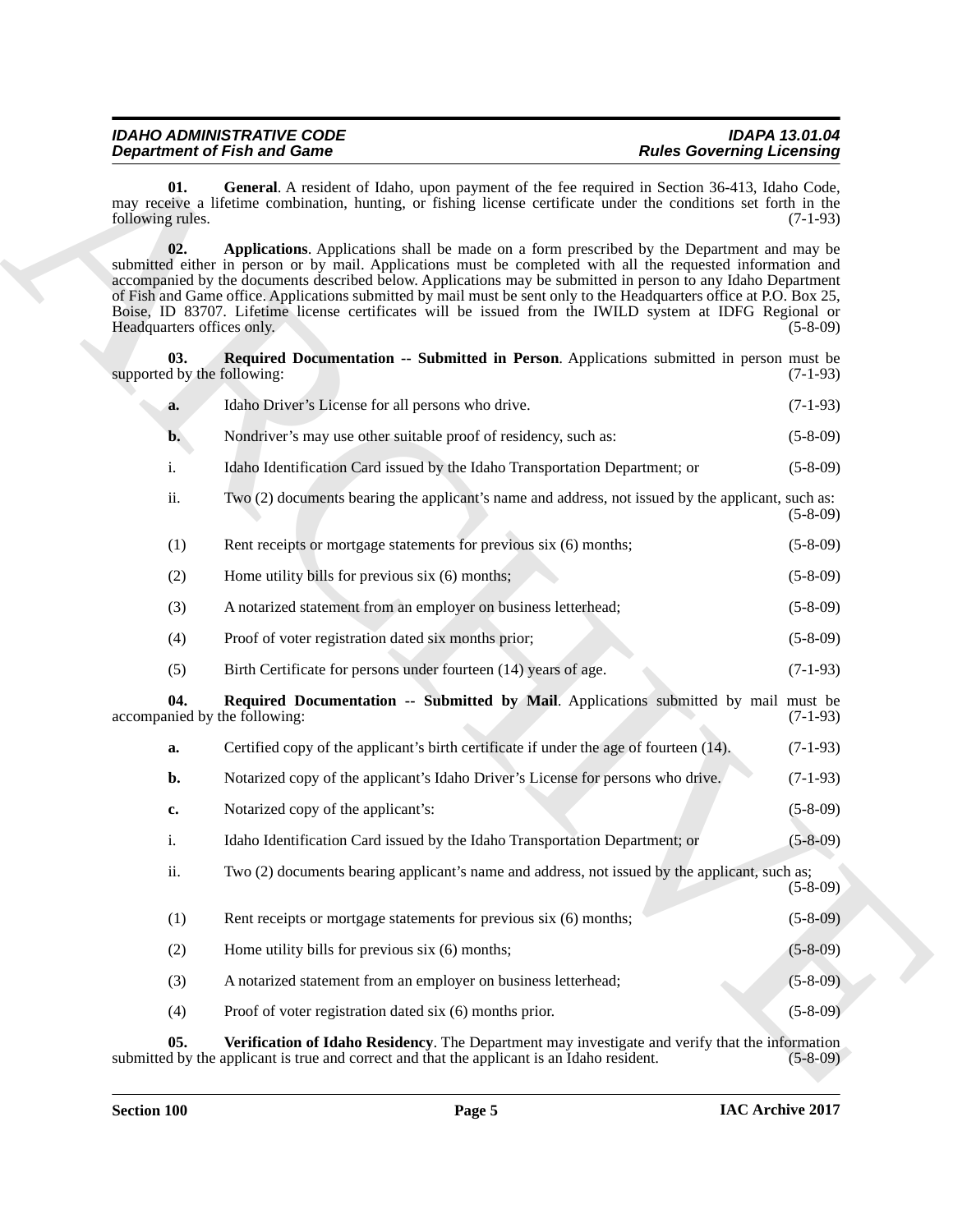**Department of Fish and Game<br>
US. Concerning the Using Convention of the Electric State Convention in the State Convention of the Partment of Fish and State Convention of the Partment of Fish and State Convention of the P 06. Purchases for Other Persons**. If the lifetime license certificate is being purchased for a person other than the one submitting the application, the purchaser must certify that the intended recipient of the lifetime license certificate meets the residency requirements set forth in Subsection 36-202(s), Idaho Code. If the lifetime license recipient is an infant under the age of six (6) months, the parent(s) must meet the minimum residency requirements. (5-8-09)

#### <span id="page-5-17"></span><span id="page-5-0"></span>**101. -- 199. (RESERVED)**

#### <span id="page-5-13"></span><span id="page-5-1"></span>**200. LICENSES, STAMPS, PERMITS AND TAGS.**

<span id="page-5-14"></span>**01. Licenses**. Authorized lifetime license certificate holders will be issued appropriate license(s) annually. Certificate holders must have such license(s) in possession while hunting or fishing. However, no hunting or combination license shall be issued to the holder of a lifetime license certificate born after January 1, 1975 unless a certificate of competency in hunter education is presented in accordance with Section 36-411, Idaho Code. (4-7-11)

<span id="page-5-15"></span>**02. Stamps, Permits, and Tags**. The certificate holder has the responsibility to obtain stamp(s), and/or tag(s) as required for hunting or fishing. (7-1-93) permit(s), and/or tag(s) as required for hunting or fishing.

#### <span id="page-5-20"></span><span id="page-5-2"></span>**201. TRANSFER OF CERTIFICATE, DUPLICATES.**

Neither the lifetime license certificate nor the annual licenses are transferable. The fee paid is not refundable under any circumstances. If the lifetime license certificate is lost or stolen, a duplicate may be obtained for a fee of five dollars (\$5) upon presentation of proper identification and execution of an affidavit of loss. If a lifetime license is lost or stolen, a duplicate may be obtained following the procedures and upon payment of the fee prescribed in Section 36-405, Idaho Code, for duplicate license. (7-1-93)

#### <span id="page-5-12"></span><span id="page-5-3"></span>**202. CERTIFICATE HOLDERS RESIDING OUT-OF-STATE.**

The lifetime license certificate shall not become invalid if the certificate holder subsequently resides outside the state of Idaho. However, should the certificate holder become a nonresident, any stamp(s), permit(s), and/or tag(s) required for hunting and fishing activities must be purchased at the nonresident fee. However, limits set by the Commission upon the sale of any nonresident stamp(s), permit(s), and/or tag(s) shall not apply to those sold to a certificate holder. (7-1-93)

#### <span id="page-5-10"></span><span id="page-5-4"></span>**203. ANNUAL RESIDENCE CERTIFICATION.**

Certificate holders over the age of fourteen (14) and a parent or guardian of certificate holders under the age of fourteen (14) shall certify annually that the certificate holder is a resident or nonresident on a form prescribed by the Department. Certificate holders over the age of fourteen (14) and a parent or guardian of certificate holders under the age of fourteen (14) shall also provide the Department of Fish and Game with a new address, telephone number, and/ or physical description when any of these change. (7-1-93)

#### <span id="page-5-11"></span><span id="page-5-5"></span>**204. BAG AND POSSESSION LIMITS.**

Lifetime licensees shall be entitled to resident bag and possession limits. Consult the appropriate rules for additional rules pertaining to further age limitations, bag and possession limits. (7-1-93)

#### <span id="page-5-16"></span><span id="page-5-6"></span>**205. OBTAINING CERTIFICATES UNLAWFULLY.**

It is unlawful for any person to obtain, use or possess, or attempt to obtain, use or possess a lifetime license certificate by fraud, deceit or misrepresentation. Any person violating this provision is guilty of a misdemeanor. All licenses including lifetime license certificates unlawfully obtained shall be seized and shall become null and void. Any fees paid will not be refunded. (7-1-93)

#### <span id="page-5-18"></span><span id="page-5-7"></span>**206. REVOCATION OF CERTIFICATE AND LICENSES.**

A lifetime license and the rights of a lifetime license certificate holder to obtain a license may be revoked in the manner and for the time provided for in Section 36-1402, and in Chapter 15, Title 36, Idaho Code. (7-1-93)

#### <span id="page-5-8"></span>**207. -- 249. (RESERVED)**

#### <span id="page-5-19"></span><span id="page-5-9"></span>**250. TAGS AND PERMITS ISSUED BY POINT-OF-SALE VALIDATION.**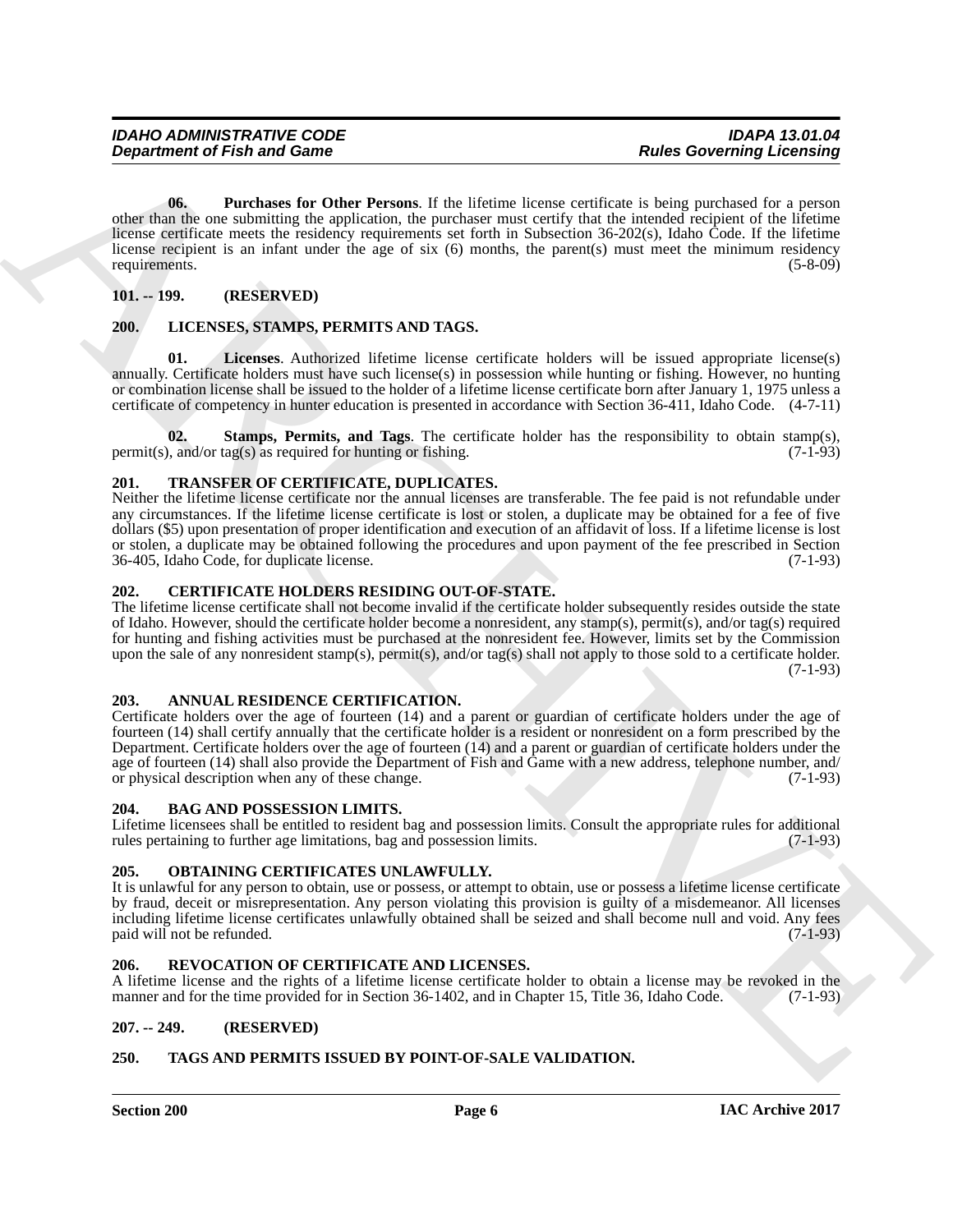| <b>IDAHO ADMINISTRATIVE CODE</b>   | <b>IDAPA 13.01.04</b>            |
|------------------------------------|----------------------------------|
| <b>Department of Fish and Game</b> | <b>Rules Governing Licensing</b> |

<span id="page-6-12"></span>Defaced, altered or tampered permits. Any license (as defined in Section 36-202(z), Idaho Code) which is defaced, altered, or tampered with shall be invalid from the date and time of issuance. It shall be a violation to use or attempt to use any license that has been defaced, tampered with, or altered. Evidence of defacing, tampering, or altering shall include but is not limited to: tears or erasures or typeovers to the license stock.  $(4-7-11)$ 

#### <span id="page-6-0"></span>**251. -- 259. (RESERVED)**

#### <span id="page-6-11"></span><span id="page-6-1"></span>**260. CONTRACT TO TAKE LICENSE APPLICATIONS BY TELEPHONE OR OTHER ELECTRONIC METHODS.**

The Director may contract with a supplier or suppliers to take applications for licenses (as defined by Section 36- 202(z), Idaho Code) by telephone and other electronic methods. Applicants shall be required to furnish the same information as prescribed for in Section 36-405, Idaho Code, and by the Director for the issuance of a license. All license fees collected by the supplier shall be deposited with the State Treasurer within twenty-four (24) hours of effective receipt of the monies. The supplier may collect a fee in addition to the license fee, which may be retained by the supplier. This fee shall be established in the contract between the Department and supplier(s). (3-20-97)

#### <span id="page-6-6"></span><span id="page-6-2"></span>**261. AUTHORIZATION NUMBER.**

<span id="page-6-9"></span><span id="page-6-7"></span>**01. Authorization Request**. Upon request, the applicant may receive an authorization number by the supplier as directed by the Department. (3-20-97) assigned by the supplier as directed by the Department.

**Dependent of Friedrich Constraints and Constraints and Constraints and Constraints and Constraints and Constraints and Constraints and Constraints and Constraints and Constraints and Constraints and Constraints and Const 02. Authorization Number Used in Lieu of License**. The authorization number may be used in lieu of the actual license only by the individual for whom the license was purchased. When used in lieu of a license, the person must carry his driver's license, commercial permit, identification card, driver training permit, or instruction permit and, upon request of an authorized officer, present such identification for inspection. Failure to carry such identification or to present it for inspection is a violation. The authorization number may be used for not more than fourteen (14) calendar days from the date of issue, except authorization numbers for short-term licenses shall be valid only for the stated term from the beginning effective date of the license. This allows the authorization-number holder to hunt or fish during the time period it takes to mail the license to the individual. Thereafter, the individual must have<br>in possession the appropriate signed license to hunt or fish. in possession the appropriate signed license to hunt or fish.

<span id="page-6-10"></span>**03.** Violation. It is a violation to hunt and fish with an invalid authorization number or an authorization ssued to another person. (3-20-97) number issued to another person.

<span id="page-6-8"></span>**04. Authorization Number Used Only for Activities That Do Not Require License, Tag, Permit or Stamp**. The authorization number may be used only for those hunting or fishing activities that do not require a license, tag, or permit to be notched or attached to a carcass. license, tag, or permit to be notched or attached to a carcass.

#### <span id="page-6-15"></span><span id="page-6-3"></span>**262. RESIDENTS.**

<span id="page-6-16"></span>**01. Applicants for Resident Licenses Must Attest to the Residency Requirements**. It is a violation person to misrepresent any information to obtain a resident authorization number or license. (3-20-97) for any person to misrepresent any information to obtain a resident authorization number or license.

<span id="page-6-17"></span>**02. Application by Telephone or Electronic Methods**. To apply by telephone or other electronic methods, the person must have a valid Idaho driver's license, commercial permit, identification card, driver training permit, or instruction permit. The person must have had one of the previous items for at least six (6) months prior to the date of application. The applicant must give the license, permit, or card number and other information required by the Director to the supplier. (3-20-97)

#### <span id="page-6-4"></span>**263. -- 301. (RESERVED)**

#### <span id="page-6-13"></span><span id="page-6-5"></span>**302. DISABILITY LICENSES.**

Disabled Combination Hunting/Fishing, Disabled Fishing, Disabled American Veterans Combination Hunting and Fishing License, Disabled American Veterans Fishing License, and Nonresident Disabled American Veterans Hunting License.

#### <span id="page-6-14"></span>**01.** Applicants for Disability Licenses Must Attest to the Disability Requirements. It is a violation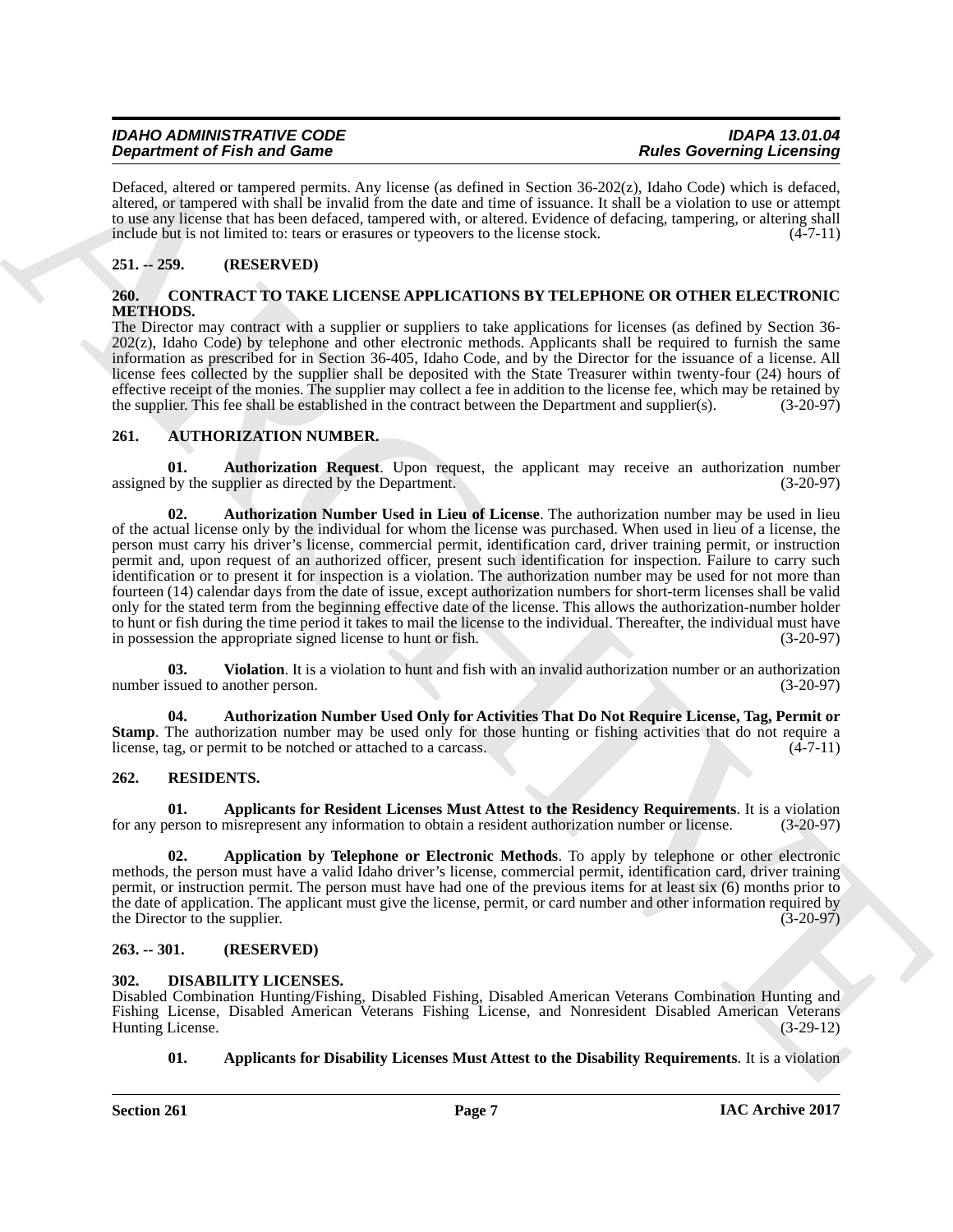| <b>IDAHO ADMINISTRATIVE CODE</b>   | <b>IDAPA 13.01.04</b>            |
|------------------------------------|----------------------------------|
| <b>Department of Fish and Game</b> | <b>Rules Governing Licensing</b> |

for any person to misrepresent any information to obtain a disability license. (3-8-07)

<span id="page-7-1"></span>**02. Required Documentation**. Required documentation must be submitted in person or by mail to the Department of Fish and Game set forth in Section 005 of this rule. Applications must be supported by the documentation noted in either Subsection 302.02.a., 302.02.b., or 302.02.c. of this rule. (4-11-15)

**a.** License buyer must present, to an Idaho Department of Fish and Game office or select vendor one  $(1)$  of the following:  $(3-8-07)$ 

i. A current year's award statement in the individual's name showing that he or she is receiving SSI or SSDI benefits for the current year; (3-8-07)

ii. A letter from the Railroad Retirement board verifying disability status and being dated within three years preceding the application for a disabled license; (3-8-07)

iii. A letter from the from the Veterans Affairs office verifying a service-connected disability rating of forty percent (40%) or greater. Such documentation can bear any date prior to license application. Such documentation will be required only for the initial application and will not be required for subsequent disability license application. (5-8-09)

iv. A current year's letter from the Veterans Affairs office showing an individual is receiving a ce-connected pension. (5-8-09) nonservice-connected pension.

**b.** License buyer must initially present to an Idaho Fish and Game office a form, prescribed by the Department, showing physician certification of permanent disability, defined in Subsections 010.04 and 010.08 of this rule, or an individual may present their valid Idaho driver's license in lieu of the prescribed department form if the individual meets the disability requirements of Section 49-117(7)(b), Idaho Code, and the driver's license is appropriately marked as disabled. Only eligible applicants may submit such applications. Physician certification will not be required for subsequent disability license application. (3-8-07)

**c.** Individuals using the department form for a physician's permanent disability certification must complete and sign the application form. Each application submitted on the department form shall be accompanied by certification from the applicant's physician, physician assistant, or nurse practitioner stating which of the criteria set forth in Subsection 010.04 of this rule, qualifies the applicant and why. If the physician, physician assistant, or nurse practitioner is not licensed to practice in Idaho, a photo copy of the physician, physician assistant, or nurse practitioner's medical license must accompany the application. Physicians, physician assistants, or nurse practitioners must check the appropriate box for a permanent disability on the application. (5-8-09)

<span id="page-7-2"></span>**d.** Nonresident Disabled American Veterans must meet the requirements in Subsection 302.02.a.iii. (4-11-15)

#### <span id="page-7-0"></span>**303. DISABLED PERSONS MOTOR VEHICLE HUNTING PERMITS.**

#### <span id="page-7-3"></span>**01. Applications for Disabled Motor Vehicle Hunting Permits**. (4-2-08)

**a.** Applications for disabled motor vehicle hunting permits shall be on a form prescribed by the Department or an individual may present their valid Idaho driver's license in lieu of the prescribed department form if the individual meets the disability requirements of Section 49-117(7)(b), Idaho Code, except for blindness, and the driver's license is appropriately marked as disabled. Only eligible applicants may submit such applications. (4-2-08)

**Department of Fish and Game<br>
Learning Convention to the anti-series of the series of the series of the series of the series of the series of the series of the series of the series of the series of the series of the serie b.** Individuals using the department form for a disabled motor vehicle hunting permit must complete and sign the application form. Nonresident applicants must have their signature notarized. Each application submitted on the department form shall be accompanied by certification from the applicant's physician, physician assistant, or nurse practitioner stating which of the criteria set forth in Idaho Code, Section 36-1101 qualifies the applicant and why. The applicant shall certify that the applicant is capable of holding and firing, without assistance from other persons, legal hunting equipment. If the physician, physician assistant, or nurse practitioner is not licensed to practice in Idaho, a photo copy of the physician, physician assistant, or nurse practitioner's medical license must accompany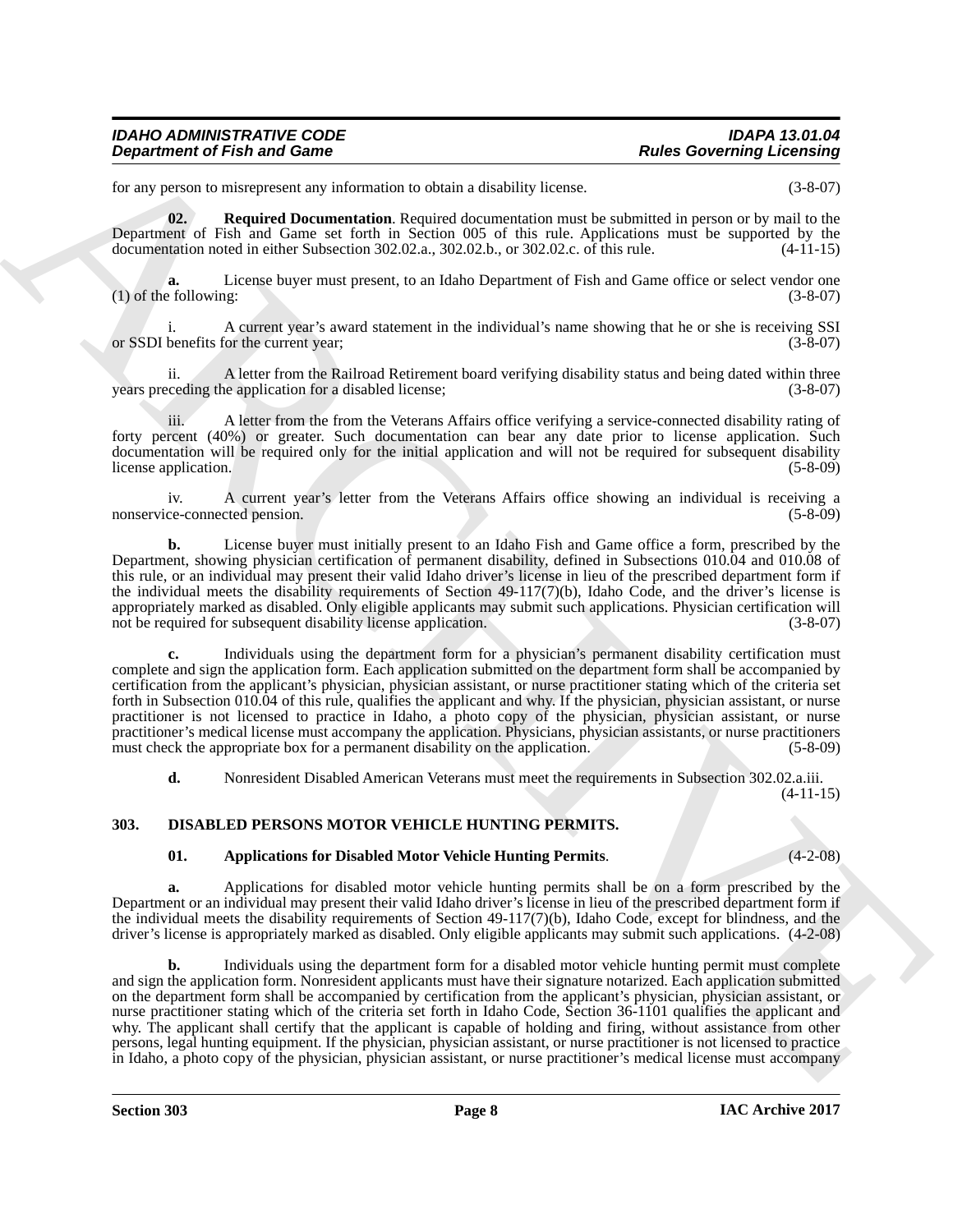#### *IDAHO ADMINISTRATIVE CODE IDAPA 13.01.04 Department of Fish and Game*

the application. Physicians, physician assistants, or nurse practitioners must check the appropriate box for short-term or long-term disability on the application. If the disability is short term and physical mobility is expected to improve, the physician, physician assistant, or nurse practitioner must include a date when the disability is expected to end.

(5-8-09)

#### <span id="page-8-5"></span>**02. Disabled Motor Vehicle Hunting Permits**. (4-2-08)

**a.** Disabled motor vehicle hunting permits shall be issued only by the Director of the Department or his representative and shall expire no later than December 31 of the fifth year following the date of issuance.(4-2-08)

**b.** The permit shall be prominently displayed on any vehicle from which the person is hunting. Where applicable, the permit shall be displayed on the driver's side of the dashboard of the parked vehicle, suspended from the rearview mirror, or otherwise displayed so as to be in plain view of any person looking through the windshield of the vehicle.  $(7-1-93)$ 

#### <span id="page-8-0"></span>**304. DISABLED ARCHERY PERMIT.**

#### <span id="page-8-3"></span><span id="page-8-2"></span>**01. Applications for Disabled Archery Permits**. (5-8-09)

**a.** Applications for disabled archery permits shall be on a form prescribed by the Department. Only eligible applicants may submit such applications. (3-20-97)

**b.** Applicants shall sign the application. Nonresident applicants must have their signature notarized. Each application shall be accompanied by certification from the applicant's physician, physician assistant, or nurse practitioner stating that the applicant has a permanent disability whereby he does not have use of one (1) or both of his arms or hands. The applicant shall certify that the applicant is capable of holding and firing, without assistance from other persons, a bow or crossbow. If the physician, physician assistant, or nurse practitioner is not licensed to practice in Idaho, a photo copy of the physician, physician assistant, or nurse practitioner medical license must accompany the application. (5-8-09) (5-8-09)

#### <span id="page-8-4"></span>**02. Disabled Archery Permits**. (5-8-09)

**a.** Disabled archery permits shall be issued only by the Director of the Department and shall expire on December 31 of the fifth year following the date of issuance. (5-8-09)

**b.** The disabled archery permit shall be carried on the person of anyone participating in an archery son with the use of a crossbow and produced upon request on an officer. (5-8-09) only season with the use of a crossbow and produced upon request on an officer. (5-8-09)

**c.** The disabled archery permit shall allow the holder thereof to participate in an archery only hunt use of a crossbow or a device attached that holds a bow at partial or full draw. (5-8-09) with the use of a crossbow or a device attached that holds a bow at partial or full draw.

#### <span id="page-8-1"></span>**305. REASONABLE MODIFICATION PERMIT FOR SPECIAL WEAPON HUNTING SEASONS.**

#### <span id="page-8-7"></span><span id="page-8-6"></span>**01. Applications for Reasonable Modification Permits for Special Weapon Hunting Seasons**. (5-8-09)

**a.** Applications for reasonable modification permits shall be on a form prescribed by the Department. (5-8-09)

**Dependent of Friedrich Control on the Construction of the Construction Control on the Construction Construction Construction Construction Construction Construction Construction Construction Construction Construction Cons b.** Individuals using the department form for a reasonable modification permit must complete and sign the application form. Nonresident applicants must have their signature notarized. Each application submitted on the department form shall be accompanied by certification from the applicant's physician, physician assistant, or nurse practitioner stating the criteria limiting the applicant's ability to participate without special accommodation. The applicant shall certify that the applicant is capable of holding and firing, without assistance from other persons, legal firearms or archery equipment. If the physician, physician assistant, or nurse practitioner is not licensed to practice in Idaho, a photo copy of the physician, physician assistant, or nurse practitioner's medical license must accompany the application. Physicians, physician assistants, or nurse practitioners must check the appropriate box for short-term or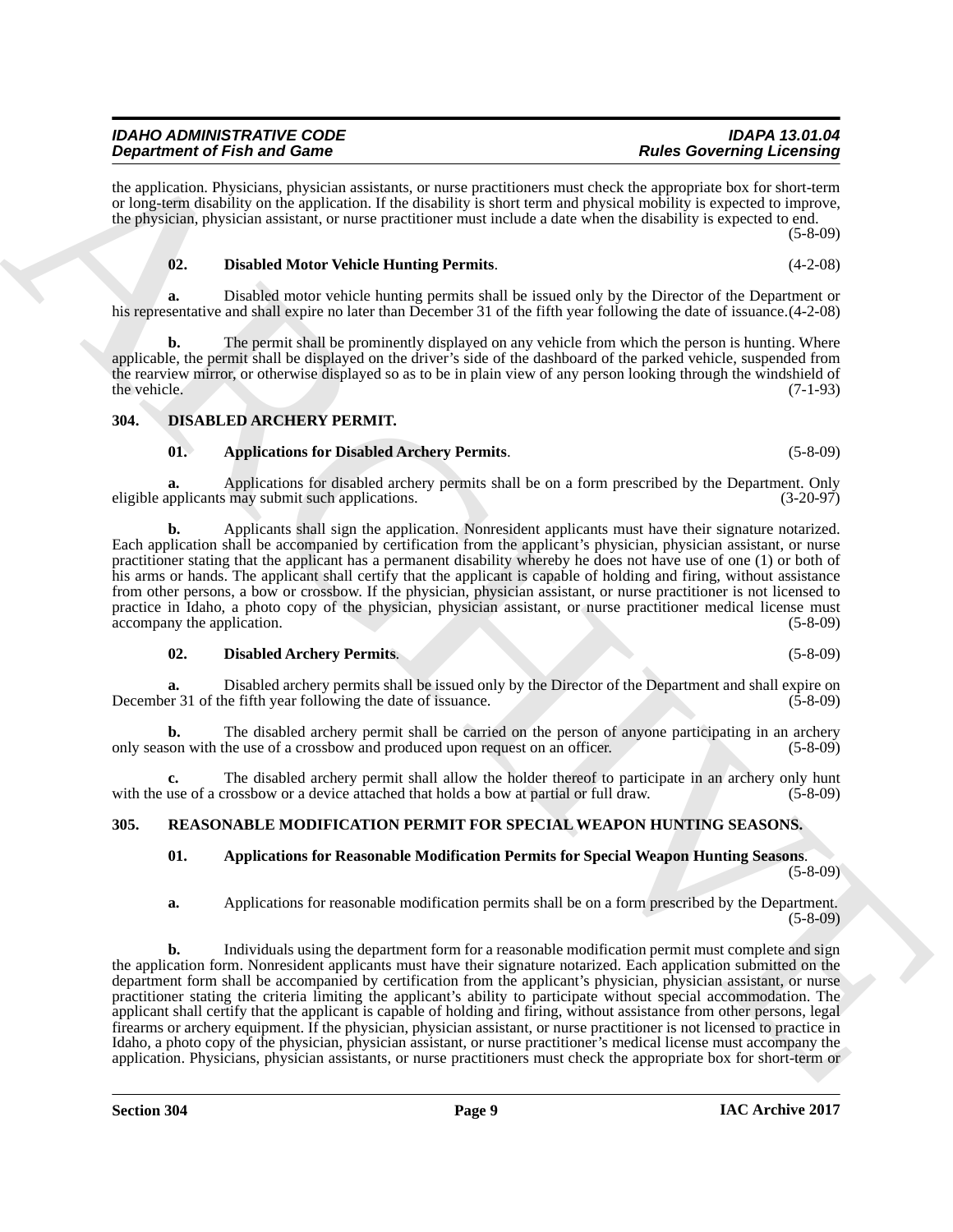| <b>IDAHO ADMINISTRATIVE CODE</b>   | <b>IDAPA 13.01.04</b>            |
|------------------------------------|----------------------------------|
| <b>Department of Fish and Game</b> | <b>Rules Governing Licensing</b> |

long-term disability on the application. If the disability is short term and physical mobility is expected to improve, the physician, physician assistant, or nurse practitioner must include a date when the disability is expected to end.

(5-8-09)

**c.** Individuals must identify the equipment accommodation requested, and explain how the requested accommodation will allow them to participate in the special weapon hunt without enhancing their abilities beyond the limitations and purpose of the special weapon hunt. (5-8-09) limitations and purpose of the special weapon hunt.

#### <span id="page-9-8"></span>**02. Reasonable Modification Permits for Special Weapon Hunting Seasons**. (5-8-09)

**a.** Reasonable modification permits shall be issued only by the Director of the Department or his tative and shall expire no later than December 31 of the fifth year following the date of issuance. (5-8-09) representative and shall expire no later than December 31 of the fifth year following the date of issuance.

**Department of Friedrich materials and the final state is a state of the state of the final state of Friedrich Control in the state of Friedrich Control in the state of the state of the state of the state of the state of b.** The accommodation must be reasonable and must be consistent insofar as possible with all provisions guiding other participants in the special weapon hunting season. For example, persons with a focusing disability (focal plane) could request the use of optical sighting device without magnification (e.g., sighting devices that magnify the target are expressly prohibited for Archery Only, Traditional Archery Only, and Muzzleloader seasons by Rule 13.01.08, "Rules Governing the Taking of Big Game Animals in the State of Idaho," Section 410). The Director or his representative shall determine if the requested accommodation is reasonable, and may deny the application or set a modification different from the modification requested. (5-8-09)

**c.** A copy of the permit shall be carried by the person while hunting in any special weapon hunt. (5-8-09)

#### <span id="page-9-0"></span>**306. -- 399. (RESERVED)**

#### <span id="page-9-2"></span><span id="page-9-1"></span>**400. LANDOWNER APPRECIATION PROGRAM.**

<span id="page-9-4"></span>**01. Eligible Applicants**. Eligible applicants must be registered with the Department and are limited to landowners. Landowners not complying with prohibitions listed in Subsection 400.08, of these rules, shall not be eligible to participate in the landowner appreciation program for three (3) years.  $(4-7-11)$ eligible to participate in the landowner appreciation program for three  $(3)$  years.

<span id="page-9-5"></span>**Hunt Units**. Landowner Appreciation Program controlled hunt tags shall be issued only for those controlled hunt units designated by the Director as eligible for such permits. (4-7-11)

<span id="page-9-7"></span>**03. Qualifying Property**. Only property that is used by and provides significant habitat values for deer, elk, pronghorn, and/or black bear qualifies for the Landowner Appreciation controlled hunt tag program. Landowners may receive Landowner Appreciation controlled hunt tags only for the species and sex that use the property.

(4-11-15)

<span id="page-9-3"></span>**04. Applications for Landowner Appreciation Controlled Hunt Tags**. Applications for landowner appreciation controlled hunt tag(s) shall be on a form prescribed by the Department. Applicants must be registered with the Department and shall sign the application.  $(4-7-11)$ 

**a.** Applications from landowners with six hundred forty (640) acres or more will be accepted on or after June 15 of each year. Applications received at the Headquarters Office of the Idaho Department of Fish and Game or postmarked not later than July 15 of each year will be entered in the random drawing for tags. Each application will be entered in the random drawing one (1) time based upon each six hundred and forty (640) acres of eligible property registered by the landowner that are within the hunt area. For example, if a landowner has six thousand four hundred (6,400) eligible acres, the application will be entered into the random drawing ten (10) times.  $(4 - 7 - 11)$ 

**b.** One (1) application may be submitted by a landowner with eligible property consisting of six hundred forty (640) acres to four thousand nine hundred ninety-nine (4,999) acres. A second application may be submitted for eligible property consisting of five thousand (5,000) acres or more. (4-7-11) submitted for eligible property consisting of five thousand  $(5,000)$  acres or more.

<span id="page-9-6"></span>**05. Left Over Tags**. Landowners with three hundred twenty (320) acres or more may apply for left-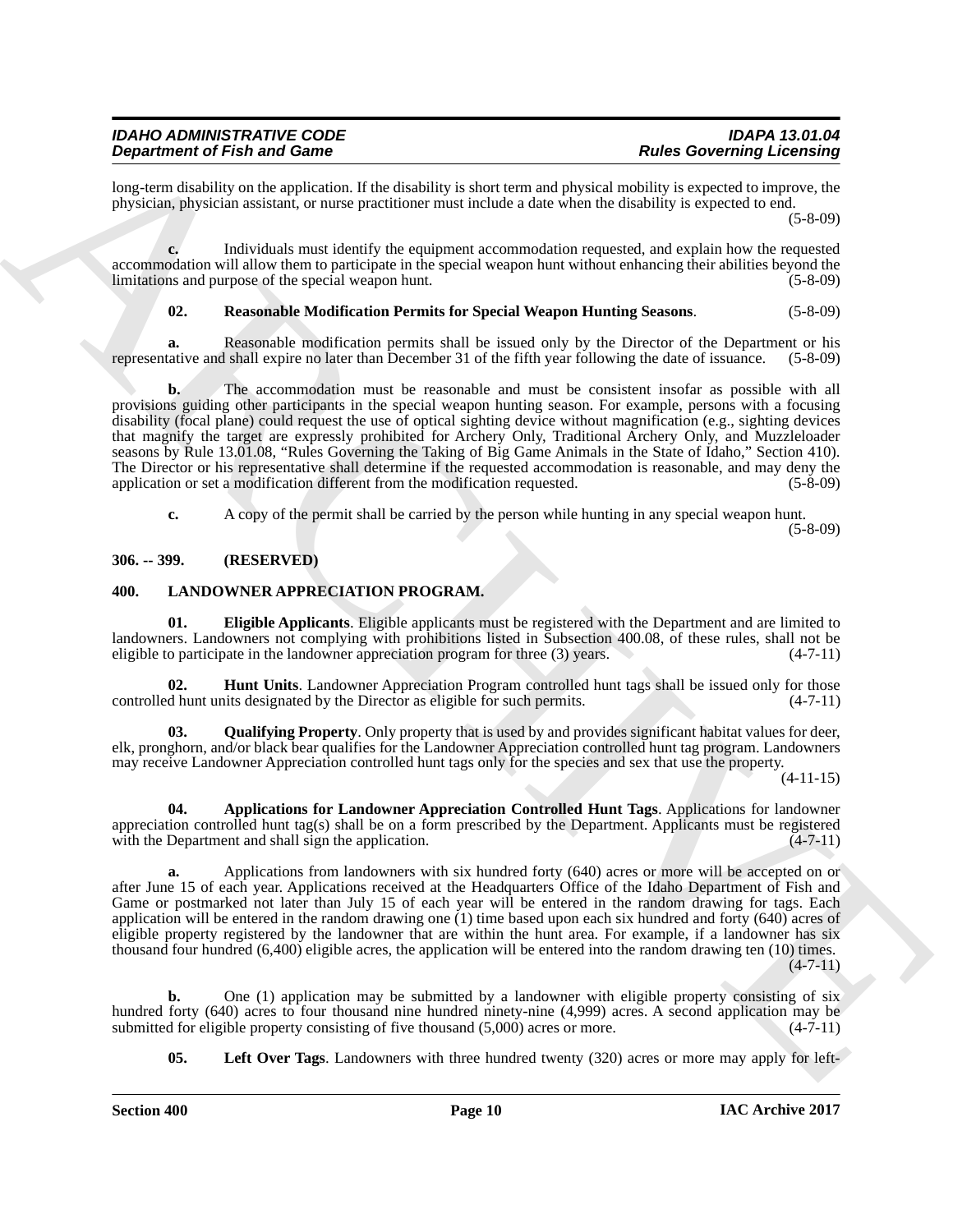#### *IDAHO ADMINISTRATIVE CODE IDAPA 13.01.04 Department of Fish and Game*

over tags following the random draw. Written applications will be accepted after August 15 of each year on a firstcome, first-served basis. Applications must be accompanied by the appropriate application fee as specified in Section 36-416, Idaho Code. (4-7-11)

#### <span id="page-10-3"></span>**06. Property and Applicant Registration**. (5-15-95)

**a.** Prior to any eligible applicant applying for a Landowner Appreciation Program controlled hunt, the qualifying property and eligible applicant must be registered with the Department. Registering landowners must<br>notify the Department of any changes in property or applicant eligibility. (4-7-11) notify the Department of any changes in property or applicant eligibility.

**b.** Registration of property and eligible applicant must be on a form prescribed by the Department. The landowner must submit the registration form and a copy of the deed(s), and the most recent tax assessment(s), describing the eligible property showing the name(s) of the owner(s), and a map of eligible property to the Department regional office. Department personnel will certify the registration and land description and return a copy to the landowner. (4-5-00)

**c.** If the person registering is an authorized corporate or partnership representative, he shall submit with his registration written verification from the board of directors, partnership, or an officer of the corporation, other than himself, verifying that he is authorized to register the property and eligible applicants. (4-5-00)

#### <span id="page-10-1"></span>**07.** Issuance of Controlled Hunt Tag(s). (4-7-11)

**a.** Once the Department has determined the number of controlled hunt tags to be issued in any controlled hunt unit, an additional ten percent (10%) of the number of controlled hunt tags MAY be issued as Landowner Appreciation Program tags. In subsequent years up to twenty-five percent (25%) of the number of controlled hunt tags MAY be issued only if the hunt is over subscribed by eligible Landowner Appreciation Program applicants. (4-7-11)

**b.** Where the number of landowner appreciation applicants exceeds the number of landowner appreciation controlled hunt tags available in a unit, successful applicants will be determined by drawing. All eligible landowners in the drawing will be considered for one (1) tag before any landowner is eligible for a second tag.

(4-7-11)

**c.** No more than two (2) Landowner Appreciation Program controlled hunt tags may be issued to any andowner. (4-7-11) eligible landowner.

**Dependent of Finite and Games Construction and Lie second and Robert Constraints (Second and Archives Constraint (Second and Archives Constraint (Second and Archives Constraint (Second and Archives Constraint (Second and d.** Only one (1) leftover Landowner Appreciation Program controlled hunt tag may be issued for eligible property consisting of between three hundred twenty (320) and six hundred thirty-nine (639) acres within the hunt area designated by the Director with Landowner Appreciation Program controlled hunt tags. Only one (1) landowner appreciation program controlled hunt tag may be issued for eligible property consisting of between six hundred forty (640) and four thousand nine hundred ninety-nine (4,999) acres within the hunt area designated by the Director with Landowner Appreciation Program controlled hunt tags. One (1) additional controlled hunt tag may be issued to a landowner or designated agent(s) for eligible property in excess of five thousand (5,000) acres within the hunt area designated by the Director with Landowner Appreciation Program controlled hunt tags. No landowner or designated agent(s) is eligible to receive more than one  $(1)$  controlled hunt tag for one  $(1)$  species in a calendar year.  $(4 - 7 - 11)$ 

**e.** A successful landowner, corporate or partnership representative drawing a landowner appreciation program controlled hunt tag may designate to whom the controlled hunt tag will be issued pursuant to Subsection 400.08 of this rule. (4-7-11)  $400.08$  of this rule.

<span id="page-10-2"></span>**08. Prohibitions**. Landowner Appreciation Program controlled hunt tags shall not be sold or marketed.  $(4 - 7 - 11)$ 

### <span id="page-10-0"></span>**09. Application of Controlled Hunt Restrictions**. (7-1-93)

**a.** The restriction that applying for a moose, bighorn sheep, or mountain goat controlled hunt makes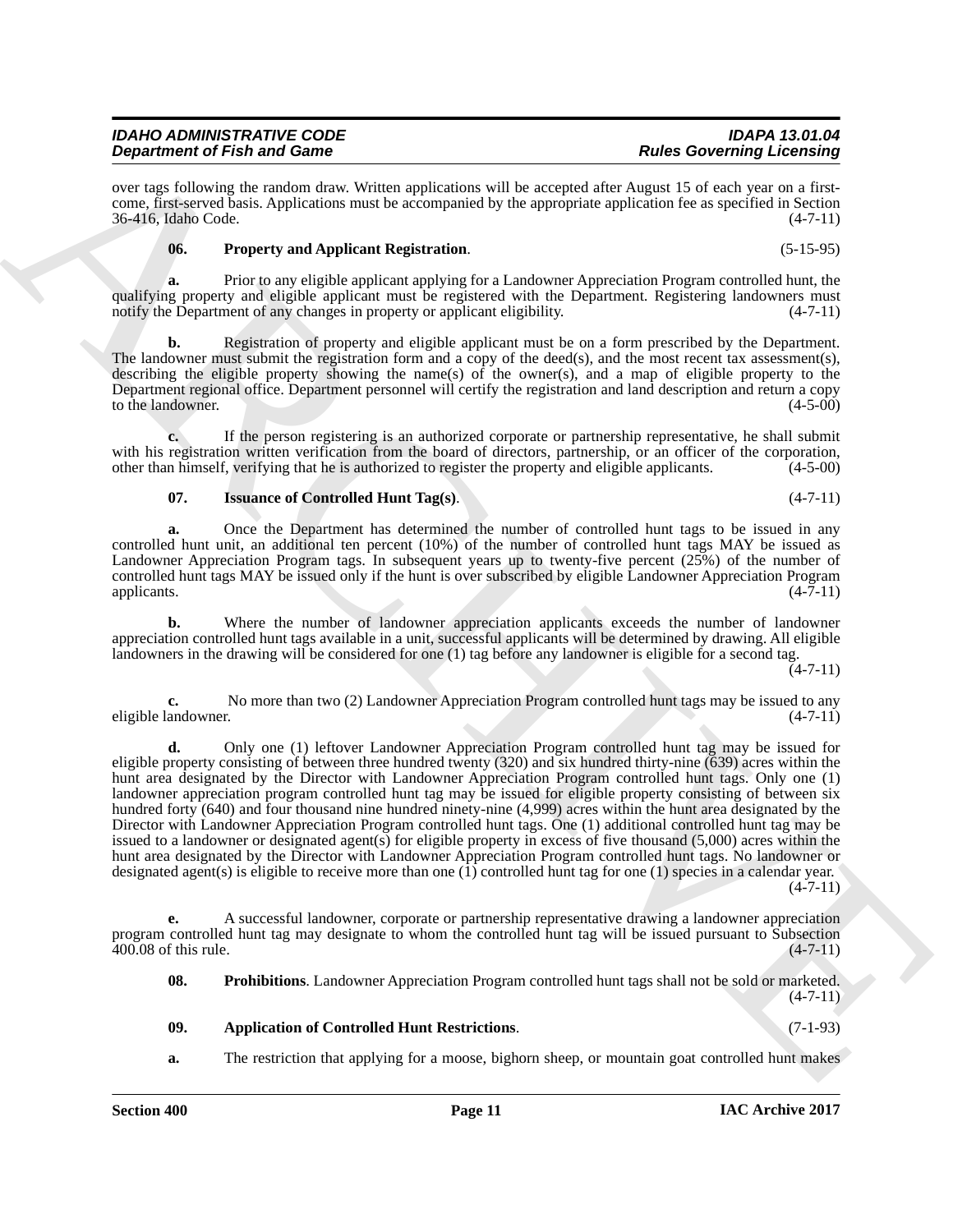the applicant ineligible to apply for any other controlled hunt shall not apply to persons who are otherwise eligible to apply for a landowner appreciation program controlled hunt tag. (4-7-11) apply for a landowner appreciation program controlled hunt tag.

**b.** Landowner appreciation program controlled hunt tags issued to non-residents shall not be considered as part of the non-resident quota. (4-7-11)

<span id="page-11-9"></span>**c.** Landowner appreciation program controlled hunt tags are exempt from the one (1) year waiting upplicable for certain deer, elk and pronghorn permits. (4-7-11) periods applicable for certain deer, elk and pronghorn permits.

**Dependent of Finite and Construction** and Construction and Construction and Construction and Construction and Construction and Construction and Construction and Construction and Construction and Construction and Construc **Special Restrictions**. Any person hunting with a Landowner appreciation program controlled hunt tag shall hunt only within the boundaries described in the hunt area designated by the Director. Only valid, currentyear controlled hunt deer, elk, pronghorn, or black bear tags may be used in conjunction with a landowner appreciation program. No person shall kill more than one (1) deer, elk or pronghorn during a calendar year EXCEPT:  $(4-11-15)$ 

**a.** Depredation Hunts. In depredation hunts, one (1) additional deer, elk, pronghorn, or black bear may be taken by persons holding tags for those hunts; EXCEPT: those depredation hunters who were selected for depredation hunts prior to the controlled hunt season for the unit(s) in which they hold a controlled hunt tag must include any animal they harvest within the restrictions imposed by the controlled hunt tag. (4-11-15)

**b.** Extra Tag Hunts. In extra tag hunts, one (1) additional deer, elk or pronghorn may be taken by colding tags for those hunts. persons holding tags for those hunts.

**c.** Limits on Take - Deer, Elk, Pronghorn, Black Bear. In no event shall any person take more deer, elk pronghorn, or black bear in a calendar year than the number of tags the person legally possesses for each species.

 $(4-11-15)$ 

#### <span id="page-11-7"></span><span id="page-11-0"></span>**401. DEER LANDOWNER APPRECIATION SEASONS.**

Pursuant to Section 36-105(3), Idaho Code, the Commission now sets seasons by proclamation. The proclamation is published in a brochure available at Department offices and license vendors.

#### <span id="page-11-8"></span><span id="page-11-1"></span>**402. ELK LANDOWNER APPRECIATION SEASONS.**

Pursuant to Section 36-105(3), Idaho Code, the Commission now sets seasons by proclamation. The proclamation is published in a brochure available at Department offices and license vendors. (3-30-01)

#### <span id="page-11-13"></span><span id="page-11-2"></span>**403. PRONGHORN LANDOWNER APPRECIATION SEASONS.**

Pursuant to Section 36-105(3), Idaho Code, the Commission now sets seasons by proclamation. The proclamation is published in a brochure available at Department offices and license vendors.

#### <span id="page-11-6"></span><span id="page-11-3"></span>**404. BLACK BEAR LANDOWNER APPRECIATION SEASONS.**

Pursuant to Section 36-105(3), Idaho Code, the Commission now sets seasons by proclamation. The proclamation is published in a brochure available at Department offices and license vendors.

#### <span id="page-11-4"></span>**405. -- 499. (RESERVED)**

#### <span id="page-11-10"></span><span id="page-11-5"></span>**500. NONRESIDENT DEER AND ELK TAG OUTFITTER SET-ASIDE.**

**01. Tags**. The following number of nonresident deer tags and nonresident elk tags shall annually be set aside and reserved for sale to persons who have entered into an agreement to utilize the services of an outfitter who is licensed under Chapter 21, Title 36, Idaho Code. For each Hunting Season: (3-29-10) licensed under Chapter 21, Title 36, Idaho Code. For each Hunting Season:

<span id="page-11-12"></span>**a.** One thousand nine hundred eighty-five (1,985) deer tags (regular or White-tailed); (3-29-10)

<span id="page-11-11"></span>**b.** Two thousand four hundred  $(2,400)$  elk tags (A or B tags for all zones;  $(3-20-04)$ 

**02. Restrictions**. These tags shall be sold on a first-come, first-serve basis through June 30 of each year. Application for purchase of these tags shall be made by the outfitter for the nonresident on a form prescribed by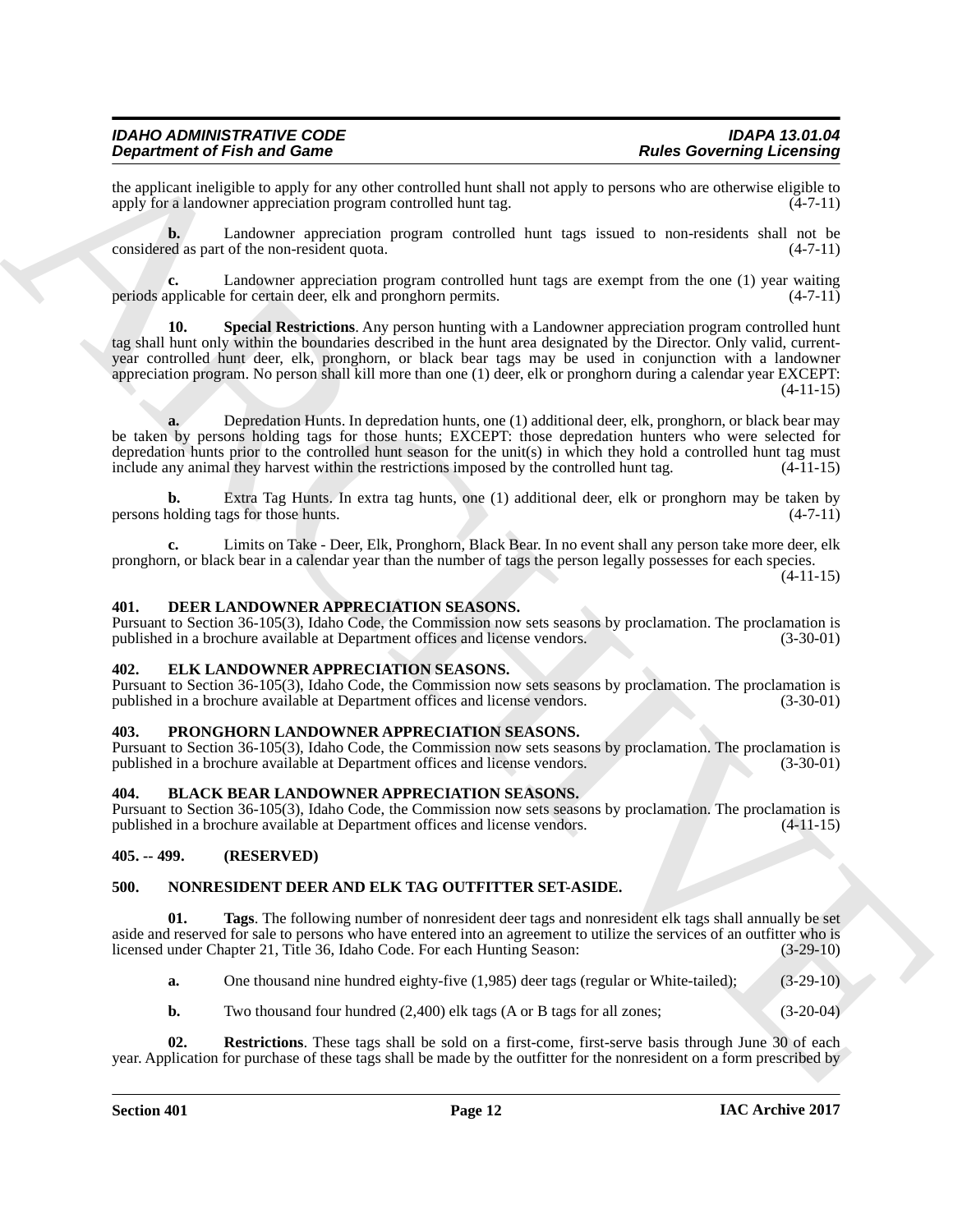#### *IDAHO ADMINISTRATIVE CODE IDAPA 13.01.04 Department of Fish and Game*

the Department. The application shall be accompanied by the appropriate license fees and a certification by the outfitter that the nonresident hunter has a contract to hunt with the outfitter making application. (7-1-93) outfitter that the nonresident hunter has a contract to hunt with the outfitter making application.

<span id="page-12-5"></span>**03. Unsold Tags**. Any tags not sold by July 1 of each year shall be sold by the Department to nonresidents on a first-come, first serve basis. If there is a waiting list of individuals desiring a tag for the species available, those individuals will be first served. Application shall be made only to the Headquarters office of the<br>Department of Fish and Game in Boise, Idaho. (7-1-99) Department of Fish and Game in Boise, Idaho.

#### <span id="page-12-0"></span>**501. -- 504. (RESERVED)**

#### <span id="page-12-2"></span><span id="page-12-1"></span>**505. DEER AND ELK TAG ALLOCATION.**

<span id="page-12-3"></span>**01. Allocation of Tags**. Pursuant to Idaho Code, Section 36-408, the Fish and Game Commission may allocate a number of deer and/or elk tags for use by hunters with signed agreements with licensed outfitters in zones with limited numbers of tags. (3-25-13)

**Dependent of Find and Case of Equivariant** Unit by the symptom **Example Conservation** of the symptom **C** and a symptom **C** and a symptom **C** and a symptom **C** and a symptom **C** and a symptom **C** and a symptom **C** and a s **a.** When the number of hunters in a general hunt unit or zone becomes restricted, the Department will calculate the initial number of allocated tags for each zone using the Idaho Outfitters and Guides Licensing Board's records of average historic use during the previous five (5) year period. Where it is biologically feasible, any reductions in the number of tags available within a zone which exceeds twenty percent (20%) will be spread over a three (3) year period with a maximum reduction of fifty percent (50%) taken in the first year and twenty-five percent (25%) in the second year.  $(3-25-13)$  $(25%)$  in the second year.

**b.** The allocation of tags will be calculated on a zone basis. Any reduction or increase in hunting opportunities will be proportionate among non-outfitted hunters and outfitted hunters and will be proportionate among resident and non-resident hunters; EXCEPT where such reduction would result in an allocation of greater than twenty-five percent (25%) for non-resident hunters, the Commission may reduce the allocation for non-resident hunters to a percentage of not less than twenty-five percent (25%). (3-25-13) hunters to a percentage of not less than twenty-five percent  $(25\%)$ .

<span id="page-12-4"></span>**02. Controlled Hunt Areas**. Only those controlled hunt areas with historic licensed deer and/or elk outfitted area(s) may be considered for a tag allocation. Hunt application and eligibility rules will apply to allocated tags in controlled hunts. The allocation will be calculated on a controlled hunt area basis with reductions or increases in hunting opportunities to be proportionate among resident hunters, non-outfitted nonresident hunters, and outfitted hunters.  $(3-25-13)$ 

**a.** The number of allocated tags will be in addition to the number of tags authorized by the sion within each controlled hunt area with historic licensed deer and/or elk outfitter areas. (4-7-11) Commission within each controlled hunt area with historic licensed deer and/or elk outfitter areas.

Prior to submitting an application for an outfitter allocated controlled hunt, the applicant must have a written agreement with an outfitter licensed in the hunt area. Successful applicants of an outfitter allocated controlled hunt must hunt with an outfitter licensed for the hunt area. The outfitter must purchase the successful applicant's controlled hunt tag by August 20. (4-7-11)

**c.** Successful applicants who do not want to participate in the outfitted hunt can decline the hunt upon written notification to the Department. Those declining the hunt will then be eligible to participate in a general season or leftover controlled hunt. Those drawing an outfitted controlled hunt and then declining the controlled hunt will be subject to the appropriate waiting period. (5-3-03)

**d.** Successful applicants that do not secure the services of an Idaho licensed outfitter and have not purchased the controlled hunt tag by August 20 will forfeit the opportunity to purchase a controlled hunt tag. The forfeited controlled hunt tag will then be listed as a leftover controlled hunt tag. The Department will inform the Idaho Outfitters and Guides Board that a leftover controlled hunt tag is available. After securing a client, the outfitter(s) may then purchase the leftover controlled hunt tag at a Department regional or headquarters office.

(4-7-11)

**e.** The number of allocated tag(s) will be determined by using one (1) of the following options:

 $(4-7-11)$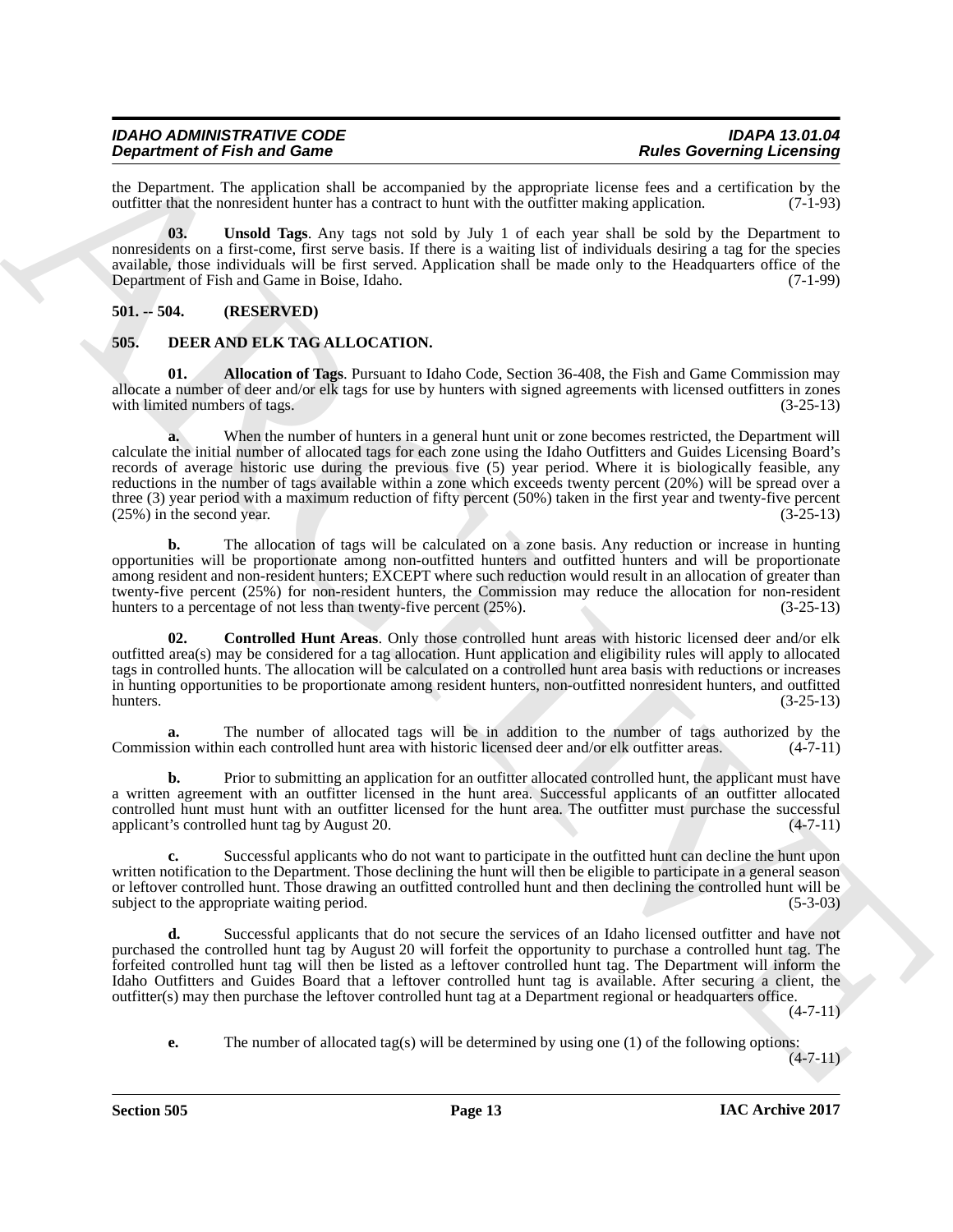i. The number of allocated tags available within the controlled hunt area will be no less than one  $(1)$  no more than three percent  $(3\%)$ ; or tag and no more than three percent  $(3\%)$ ; or

ii. The number of tags available within the controlled hunt area will be based on the average historic use during the previous five (5) year period and calculated tag numbers will be rounded up when controlled hunt tags equal or exceed zero point six  $(0.6)$  and rounded down when controlled hunt tags are less than zero point six  $(0.6)$ ; or  $(4 - 7 - 11)$ 

<span id="page-13-4"></span><span id="page-13-3"></span>iii. No tags will be allocated. (7-1-99)

#### <span id="page-13-0"></span>**506. DEER AND ELK OUTFITTER ALLOCATED TAG.**

<span id="page-13-6"></span>**01. Allocated Tags**. Deer and elk tags shall annually be allocated for sale to persons who have entered into a signed agreement to utilize the services of an outfitter who is licensed in that zone under Title 36, Chapter 21, Idaho Code. (3-20-04)

**Department of Fish and Game<br>
The Governing Licensing<br>
The most of a most of discussion and solid by a shallow shink the constraints have exactly the most of a state<br>
The most of a most of a most of a most of the most of 02. Distribution of Allocated Tags**. Allocated tags shall be sold by the Department, as designated by IDAPA 25.01.01, "Rules of Idaho Outfitters and Guides Licensing Board," Section 057, to hunters with signed agreements with licensed outfitters in those zones with a cap on the number of tags sold. In zones where resident and nonresident deer and/or elk tags are issued by lottery, allocated tags will be issued by lottery. Application for the purchase of allocated tags shall be made by the outfitter for the hunter on a form prescribed by the Department. The application shall be accompanied by the appropriate license fees and a certification by the outfitter that the hunter has a signed agreement to hunt with the outfitter making application. (7-1-99)

<span id="page-13-5"></span>**03. Designated Buyers**. Purchasers of allocation tags who return their unused tag and a notarized affidavit stating that the tag buyer has not hunted may designate another person to purchase a replacement tag. If the original buyer does not make a designation, the outfitter may make the designation. The designated buyer must pay<br>the regular fee for the replacement tag. (7-1-99) the regular fee for the replacement tag.

<span id="page-13-7"></span>**04. Unsold Tags**. Any allocation tags not sold by August 1 of each year shall be sold by the ent through a waiting list methodology. (3-20-04) Department through a waiting list methodology.

#### <span id="page-13-1"></span>**507. -- 599. (RESERVED)**

#### <span id="page-13-8"></span><span id="page-13-2"></span>**600. NONRESIDENT DEER AND ELK TAG QUOTAS.**

**01. Tag Quotas**. The following number of deer tags and elk tags shall be set aside annually and reserved for sale to nonresidents: (3-20-97)

<span id="page-13-10"></span>**a.** Fourteen thousand (14,000) regular or White-tailed deer tags; (3-29-10)

<span id="page-13-9"></span>**b.** Twelve thousand eight hundred fifteen (12,815) A or B elk tags for all zones; (3-20-04)

**c.** One thousand five hundred (1,500) White-tailed deer tags available only upon sell out of deer tags ed in Subsection 600.01.a. of these rules. (3-29-10) referenced in Subsection 600.01.a. of these rules.

**02.** Exceptions. Sales of nonresident deer and elk tags to the following persons shall not be counted in the quota: (7-1-93) the quota:  $(7-1-93)$ 

**a.** Unqualified Residents: Persons who have moved into Idaho and by notarized affidavit show proof of their intent to become bona fide Idaho residents but are not yet qualified to purchase a resident license. (7-1-93)

**b.** Designated Buyers: Nonresident tag buyers who return their unused nonresident deer or elk tag and a notarized affidavit stating that the tag buyer has not hunted may designate another nonresident to purchase an additional tag. If the original buyer does not make a designation and has retained an outfitter or guide, the outfitter or guide may make the designation. The designated buyer must pay the regular fee for the replacement tag. If no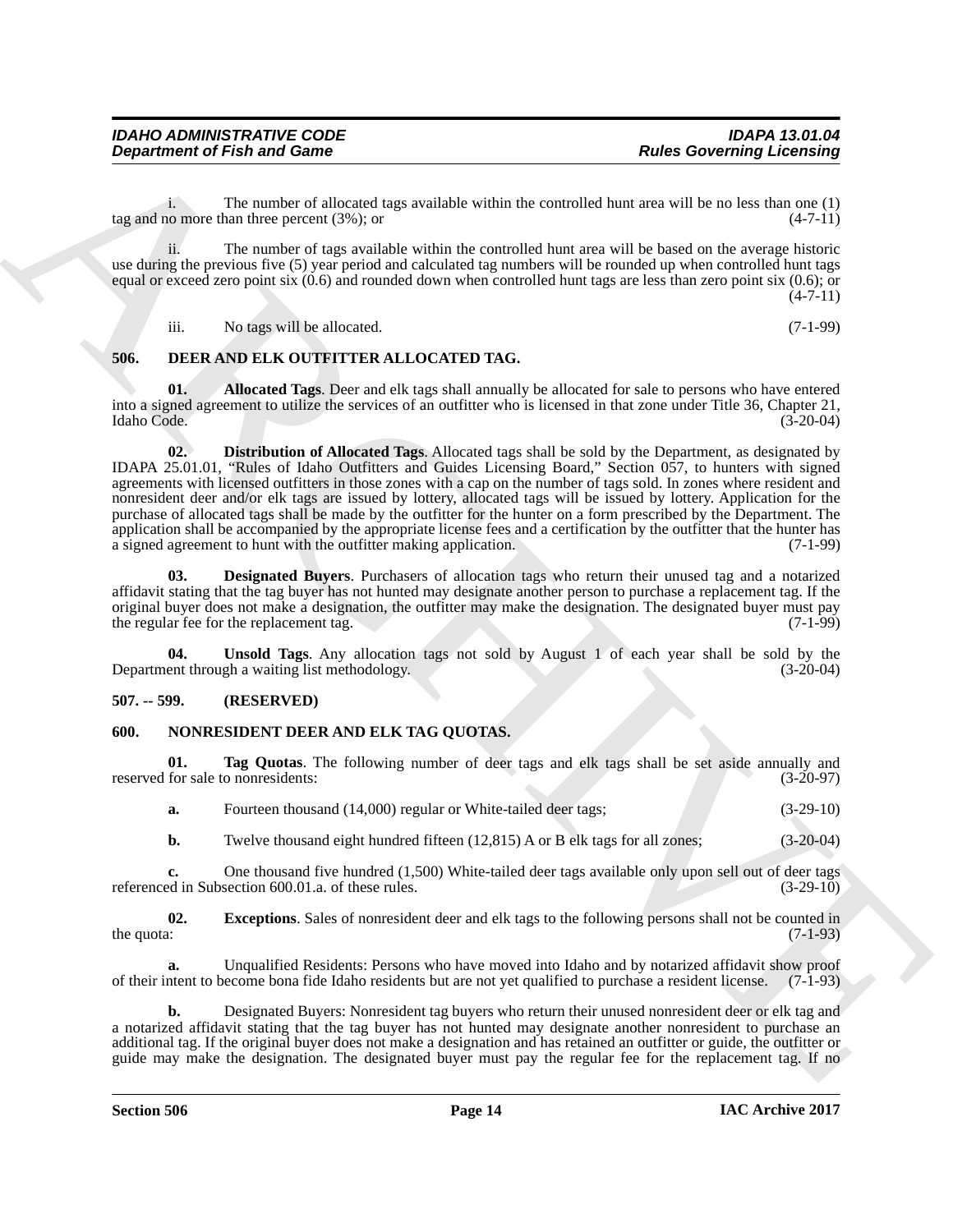#### *IDAHO ADMINISTRATIVE CODE IDAPA 13.01.04 Department of Fish and Game*

designation is made by either the original buyer or the outfitter or guide, the Department may sell the replacement tag<br>on a first-come, first-serve basis. (7-1-93) on a first-come, first-serve basis.

**c.** Successful nonresident controlled hunt applicants who have not purchased a tag as of the date of the controlled hunt drawing. (7-1-93)

<span id="page-14-2"></span>**d.** Junior mentored tag holders. (3-20-04)

**03.** Refunds. The fee for any nonresident license (as defined in Section 36-202(z), Idaho Code) shall not be refunded for any reason except as follows. (7-1-98)

**Dependent of Finite and Case of Constraints Constraint Constraint Constraint Constraint Constraint Constraint Constraint Constraint Constraint Constraint Constraint Constraint Constraint Constraint Constraint Constraint a.** Hunting license and general season deer and elk tag refunds due to death, illness/injury or military deployment of licensee. Non-resident general season deer or elk tag fees and prerequisite hunting license fee and controlled hunt deer and elk tag fees may be refunded for death of licensee; illness or injury of licensee which totally disabled the licensee for the entire length of any applicable hunting season; or military deployment of licensee due to an armed conflict. Refund must be substantiated by death certificate, published obituary, written justification by a licensed medical doctor, copy of military orders, or other similar substantiating documents. The hunting license fee will not be refunded if it was used to apply for any controlled hunt or to purchase a turkey, mountain lion, or bear tag. The amount refunded will be the amount of the applicable deer or elk tag and hunting license less all issuance fees and a fifty dollar (\$50) processing fee. The refund request must be postmarked on or before December 31 of the calendar year in which the license and tags were valid. (4-6-05)

**b.** General season and controlled hunt deer and elk tag refunds for other than death, illness/injury, or military deployment of licensee. Non-resident general season and controlled hunt deer or elk tag fees may be refunded for any reason other than death of the licensee; illness or injury of licensee that totally disables the licensee for the entire length of all applicable seasons; or military deployment of licensee due to an armed conflict. The request for the refund must be postmarked in the year in which the tag is valid. The hunting license fee will not be refunded. The refund will be based on the following sliding scale as a percent of the deer or elk tag fee.

| <b>Postmarked</b>          | <b>Percent of Fee</b><br><b>Refunded</b> |
|----------------------------|------------------------------------------|
| Before April 1             | 75%                                      |
| In April through June      | 50%                                      |
| In July and August         | 25%                                      |
| September through December | 0%                                       |

 $(4-6-05)$ 

**c.** Department Error. The Department determines that a Department employee made an error in the issuance of the license. (7-1-98)

**d.** Submission Requirements. All refund requests must be in writing and be accompanied with the copy of the license or tag. (7-1-98) original copy of the license or tag.

<span id="page-14-3"></span>**e.** Effective. These changes will be effective with the 1997 licenses and tags. (7-1-98)

**04. Sale of Unsold Nonresident Deer and Elk Tags to Residents**. Any unsold nonresident deer or elk tags may be sold to residents and to nonresidents as a second tag, at the nonresident deer or elk tag price, beginning August 1. All privileges and restrictions associated with the use of the nonresident deer or elk tag will apply equally to residents who purchase a nonresident deer or elk tag. (3-25-13) to residents who purchase a nonresident deer or elk tag.

#### <span id="page-14-1"></span><span id="page-14-0"></span>**601. ELK ZONE TAG QUOTAS.**

Pursuant to Section 36-105(3), Idaho Code, the Commission now sets elk zone tag quotas by proclamation following the procedures outlined in Subsection 505 of this rule. The proclamation is available at Department offices and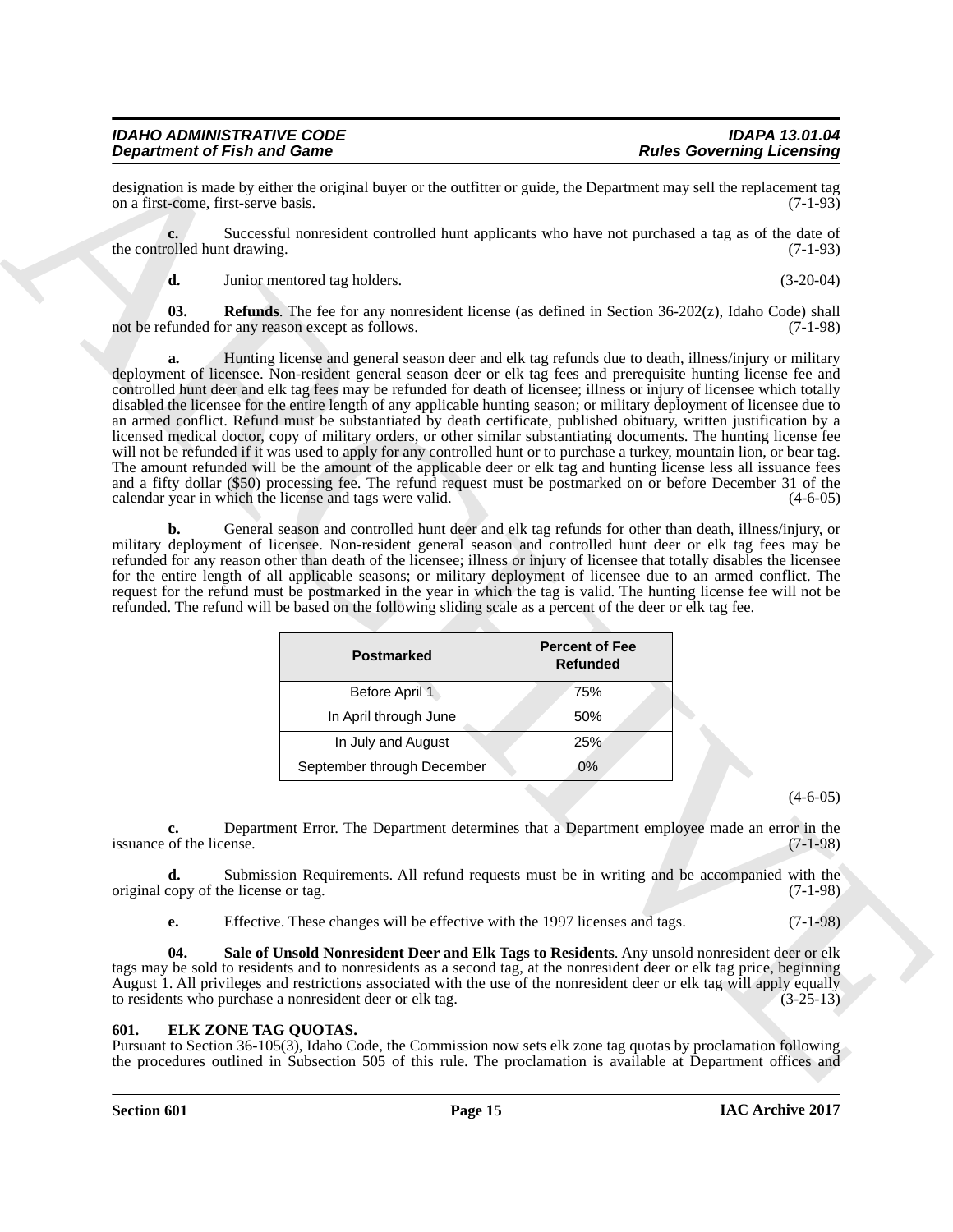#### <span id="page-15-9"></span><span id="page-15-8"></span><span id="page-15-7"></span><span id="page-15-6"></span><span id="page-15-5"></span><span id="page-15-4"></span><span id="page-15-3"></span><span id="page-15-2"></span><span id="page-15-1"></span><span id="page-15-0"></span>**602. SPECIAL MILITARY DEPLOYMENT REFUND AND RAIN CHECK.**

|                                        | <b>Department of Fish and Game</b>                                                                                                                                                                                                                                                                                                                    | <b>Rules Governing Licensing</b> |
|----------------------------------------|-------------------------------------------------------------------------------------------------------------------------------------------------------------------------------------------------------------------------------------------------------------------------------------------------------------------------------------------------------|----------------------------------|
| license vendors.                       |                                                                                                                                                                                                                                                                                                                                                       | $(4-7-11)$                       |
| 602.                                   | SPECIAL MILITARY DEPLOYMENT REFUND AND RAIN CHECK.                                                                                                                                                                                                                                                                                                    |                                  |
| 01.                                    | Special Refund and Rain Check Rule. This special refund and rain check rule applies to the<br>appropriate calendar year hunting season. Because of military deployment to areas of armed conflict, some hunters<br>will be unable to hunt big game animals for which they purchased tags in the state of Idaho.                                       | $(4-11-06)$                      |
| 02.<br>rule.                           | Special Refund and Rain Check Eligibility. Hunters who have purchased tags and who can show<br>in good faith they could not participate in hunting activities due to military deployment to areas of armed conflict will<br>be eligible for a refund or rain check for license and tags for the next calendar year hunting season as outlined in this | $(4-11-06)$                      |
| 03.                                    | General Season Tag. Holders of a general season tag for deer or elk may request:                                                                                                                                                                                                                                                                      | $(3-20-04)$                      |
| a.                                     | A refund of the hunting license and tag fee;                                                                                                                                                                                                                                                                                                          | $(3-20-04)$                      |
| $\mathbf{b}$ .                         | A rain check for a hunting license and same tag for the next calendar year hunting season; or                                                                                                                                                                                                                                                         | $(4-11-06)$                      |
| c.<br>that area or zone.               | An exchange in the calendar year for a tag in another zone or area so long as tags are available in                                                                                                                                                                                                                                                   | $(4-11-06)$                      |
| 04.                                    | Controlled Hunt Tag. Holders of a controlled hunt tag for deer, elk, or pronghorn may request:                                                                                                                                                                                                                                                        | $(4-7-11)$                       |
| a.                                     | A refund of the hunting license and controlled hunt tag fee;                                                                                                                                                                                                                                                                                          | $(4-7-11)$                       |
| b.<br>calendar year hunting season; or | A rain check for a hunting license and controlled hunt tag for the same controlled hunt in the next                                                                                                                                                                                                                                                   | $(4-7-11)$                       |
| c.                                     | An exchange in the calendar year for a hunting license and a general season tag in another zone or<br>area so long as tags are available in that area or zone.                                                                                                                                                                                        | $(4-11-06)$                      |
| 05.<br>may request:                    | Nonresident Bear or Mountain Lion Tags. Holders of nonresident bear or mountain lion tags                                                                                                                                                                                                                                                             | $(3-20-04)$                      |
| a.                                     | A refund of the hunting license and tag fee; or                                                                                                                                                                                                                                                                                                       | $(3-20-04)$                      |
| b.                                     | A rain check for a hunting license and tag for the next calendar year hunting season.                                                                                                                                                                                                                                                                 | $(4-11-06)$                      |
| 06.                                    | Moose, Bighorn Sheep, or Mountain Goat Controlled Hunt Tags. Holders of moose, bighorn<br>sheep, or mountain goat controlled hunt tags may request:                                                                                                                                                                                                   | $(4 - 11)$                       |
| a.                                     | A refund of the hunting license and controlled hunt tag fee; or                                                                                                                                                                                                                                                                                       | $(4-7-11)$                       |
| b.                                     | A rain check for a hunting license and controlled hunt tag for the next calendar year hunting season.                                                                                                                                                                                                                                                 | $(4-7-11)$                       |
| 07.<br>the next calendar year season.  | Ineligible to Request Tag Refund or Rain Check. If the person hunts a species of wildlife before<br>requesting a refund or rain check, then the tag fee for that species will not be refunded or eligible for a rain check for                                                                                                                        | $(4-7-11)$                       |
| 08.                                    | Ineligible to Request License Fee Refund or Rain Check. If the person hunts for any species<br>during the applicable year hunting season before requesting a refund or rain check, then the hunting license fee will<br>not be refunded or eligible for a rain check for the next calendar year season.                                               | $(4-11-06)$                      |
|                                        |                                                                                                                                                                                                                                                                                                                                                       |                                  |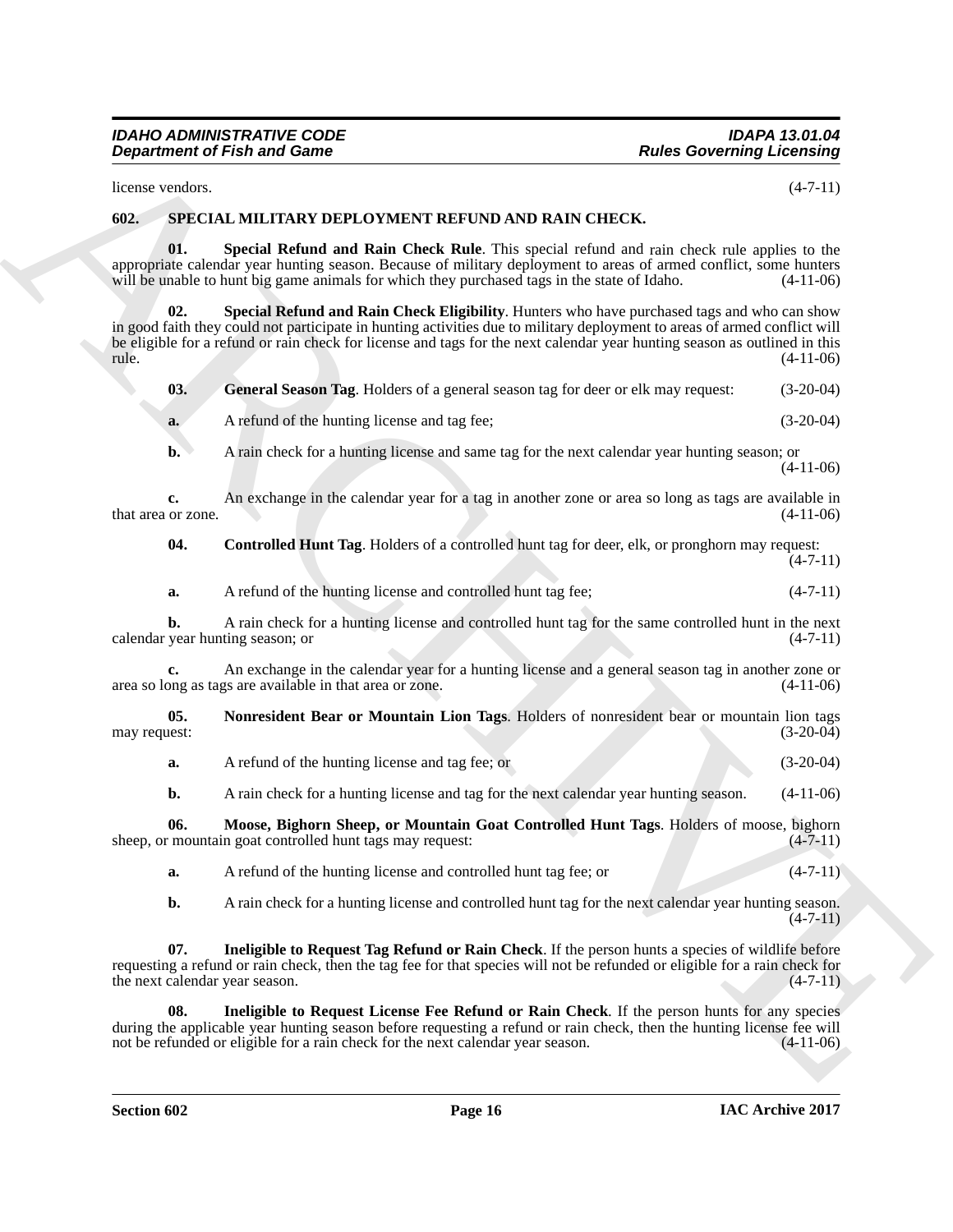| <b>IDAHO ADMINISTRATIVE CODE</b>   | <b>IDAPA 13.01.04</b>            |
|------------------------------------|----------------------------------|
| <b>Department of Fish and Game</b> | <b>Rules Governing Licensing</b> |

<span id="page-16-11"></span>**09. Rain Check Requests Must be for Same Species**. All rain check requests must be made for the same species. For example, a deer tag will not be eligible for a rain check of an elk tag in the next calendar year season.  $(4-11-06)$ 

<span id="page-16-13"></span><span id="page-16-12"></span>**10. Refunds Will Be for the Amount Paid**. All refunds will be for the amount the person paid for the hunting license or tag. (3-20-04)

**Department of Fish and Games 1.** That is that be for Some Species. All rain stead, means a much for Eucknosia<br>
same are the Counter of Repuberted Matter in the South Species All rain texts compute the state confident wit **11. Use of Department-Approved Form for Rain Check or Refund Request**. Resident and nonresident military personnel who have purchased general season tags or controlled hunt tags and are unable to participate in any hunting activities due to military deployment must submit a request for a refund or rain check on the department-approved form (found on Idaho Fish and Game website at http://fishandgame.idaho.gov/) by January 1, next calendar year, along with a copy of their deployment papers, or a letter from their commanding officers stating the dates the individual was deployed for duty in areas of armed conflict. Those requests received after this date will not be eligible for the special refund or rain check. (4-11-06)

#### <span id="page-16-0"></span>**603. -- 699. (RESERVED)**

#### <span id="page-16-3"></span><span id="page-16-1"></span>**700. BIGHORN SHEEP AUCTION TAG.**

<span id="page-16-5"></span>**01. Eligibility**. In order to be eligible to bid on the bighorn sheep auction tag, a person must be eligible ase an Idaho hunting or combination license. to purchase an Idaho hunting or combination license.

**02. Validity of Tag**. The Bighorn Sheep Auction Tag shall be valid in Unit 11 only during oddnumbered years and during even-numbered years when the Bighorn Sheep Lottery Tag holder chooses not to hunt in<br>(3-29-12) Unit 11. (3-29-12)

#### <span id="page-16-7"></span><span id="page-16-6"></span>**03. License and Controlled Hunt Tag**. (3-29-12)

**a.** A hunting license and controlled hunt tag will be provided to the successful bidder from the net of the auction.  $(4-7-11)$ proceeds of the auction.

**b.** The successful bidder for the Bighorn Sheep Auction Tag must file a notarized affidavit within fifteen (15) days of the successful bid if the hunting license and tag are to be designated to another individual.

(3-29-12)

<span id="page-16-4"></span>**04. Application of Big Game Rules**. All rules governing the Taking of Big Game Animals, IDAPA shall apply to the eligible and successful bidders other than as specified herein. (7-1-93) 13.01.08, shall apply to the eligible and successful bidders other than as specified herein.

No successful bidder shall be eligible to apply for a bighorn sheep controlled hunt tag the same year d a Bighorn Sheep Auction Tag. the bidder is issued a Bighorn Sheep Auction Tag.

**b.** A person receiving a Bighorn Sheep Auction Tag, but who is unsuccessful in taking a bighorn sheep, shall be eligible to bid the following year for another Bighorn Sheep Auction Tag. (3-29-12)

**c.** A person successful in taking a bighorn sheep with a bighorn sheep tag shall be eligible to bid the g year. (3-29-12) following year.

#### <span id="page-16-8"></span><span id="page-16-2"></span>**701. GOVERNOR'S WILDLIFE PARTNERSHIP TAGS.**

**01. Application of Big Game Rules**. All rules in IDAPA 13.01.08, "Rules Governing the Taking of Big Game Animals in Idaho," shall apply to recipients of Governor's Wildlife Partnership Tags other than as specified in this Section 701. (3-25-13)

#### <span id="page-16-10"></span><span id="page-16-9"></span>**02. Eligibility**. (3-25-13)

**a.** In order to be eligible to bid on a Governor's Wildlife Partnership Tag, a person must be eligible to an Idaho hunting or combination license. purchase an Idaho hunting or combination license.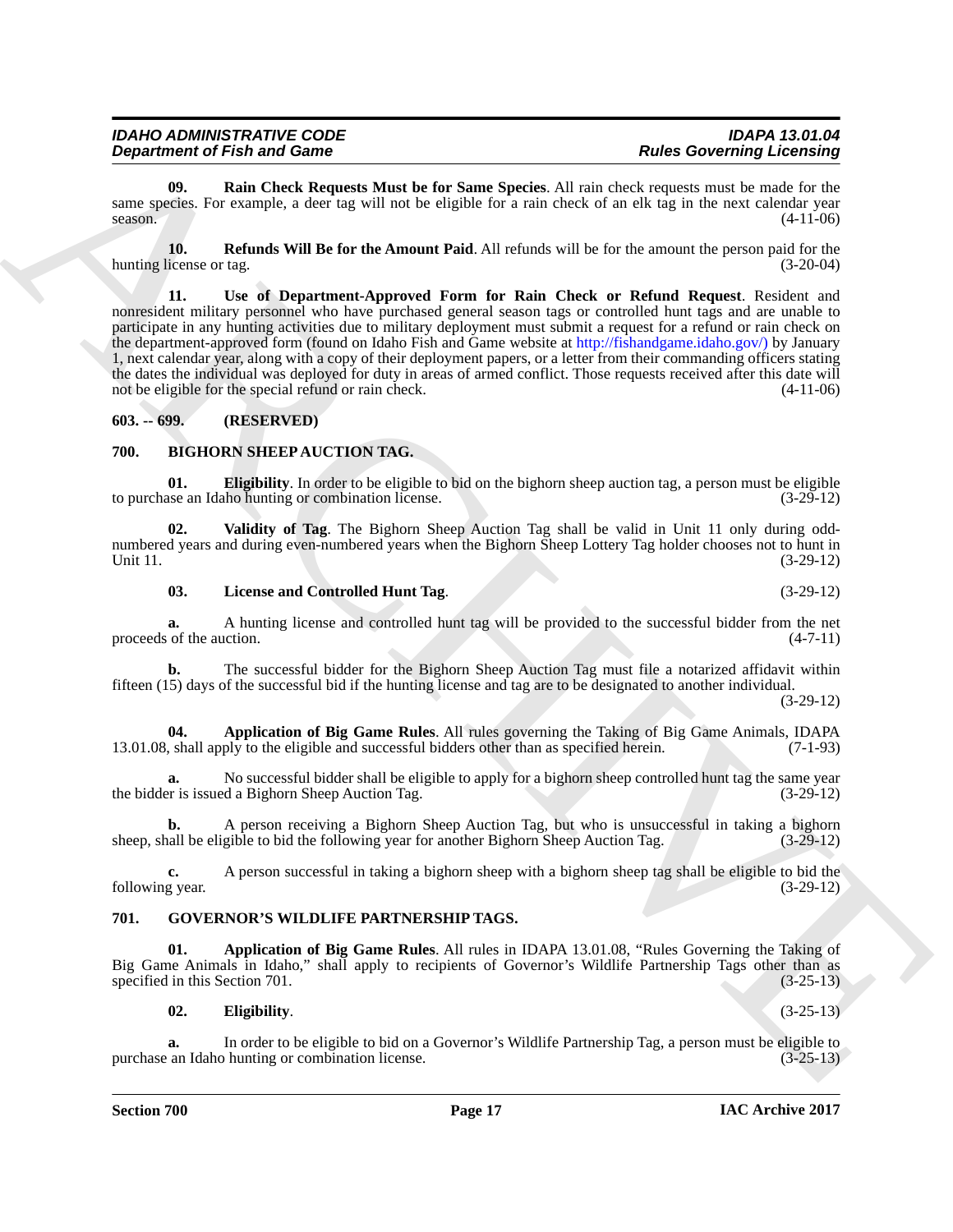*Department of Fish and Game* 

**b.** A person is eligible to receive only one (1) Governor's Wildlife Partnership Tag in the same year. (3-25-13)

**c.** There is no waiting period for eligibility for Governor's Wildlife Partnership Tags for elk, deer, or pronghorn. (3-25-13)

**03.** Validity of Tag. Each Governor's Wildlife Partnership Tag shall be valid for one (1) designated nnually and within the timeframe and area prescribed by the Commission. (3-25-13) species annually and within the timeframe and area prescribed by the Commission.

#### <span id="page-17-8"></span><span id="page-17-7"></span>**04. License and Controlled Hunt Tag**. (3-25-13)

**a.** A hunting license and controlled hunt tag will be provided to the successful bidder from the net of the Governor's Wildlife Partnership Tag auction. (3-25-13) proceeds of the Governor's Wildlife Partnership Tag auction.

**b.** The successful bidder for a Governor's Wildlife Partnership Tag must file a notarized affidavit within fifteen (15) days of the successful bid if the hunting license and tag are to be designated to another individual. (3-25-13)

**Department of Frain and Game**<br>
A person is simplicity to receive only out (1). Coverant's Whillie Partnessing Tax in the same year.<br>
There is no waiting period for eighthility for Greenen's Whilifie Partnessing Tag in th **c.** If a recipient of a Governor's Wildlife Partnership Tag draws a controlled hunt tag for that species for the same year, the controlled hunt tag shall be returned to the Department and voided and the tag fees refunded, unless the tag is a controlled depredation hunt tag or a controlled hunt extra tag. The recipient of a Governor's Wildlife Partnership Tag may purchase second, extra, or leftover tags if a holder of a controlled hunt tag for deer, elk, or pronghorn is allowed to do so under IDAPA 13.01.08, "Rules Governing the Taking of Big Game Animals in the State of Idaho," Subsection 260.01. (3-25-13)

**d.** Any person who receives a Governor's Wildlife Partnership Tag for bighorn sheep, mountain goat or moose, and who is otherwise eligible to apply for a deer, elk or pronghorn controlled hunt tag, and who draws such a tag, shall be allowed to hunt for those species during the same year the Governor's Wildlife Partnership Tag is valid. (3-25-13)

#### <span id="page-17-0"></span>**702. -- 799. (RESERVED)**

#### <span id="page-17-1"></span>**800. BIGHORN SHEEP LOTTERY TAG.**

#### <span id="page-17-4"></span><span id="page-17-2"></span>**01. Eligibility**. (7-1-93)

**a.** In order to win and be issued the Bighorn Sheep Lottery Tag, a person must be eligible to purchase an Idaho hunting or combination license. (4-7-11)

**b.** If any person wins the Bighorn Sheep Lottery Tag and has already been drawn for a bighorn sheep controlled hunt tag for the same year, the controlled hunt tag shall be returned to the Department and voided and the tag fees refunded. The lottery tag will be valid to hunt bighorn sheep that year. (4-7-11)

**02. Validity of Tag**. The Bighorn Sheep Lottery Tag shall be valid in Unit 11 only during evennumbered years and during odd-numbered years when the Bighorn Sheep Auction Tag holder chooses not to hunt in Unit 11. (3-29-12)

#### <span id="page-17-6"></span><span id="page-17-5"></span>**03. Tag**. (3-29-12)

**a.** A hunting license (if needed) and a controlled hunt tag will be provided to the lottery tag winner from the net proceeds of the lottery. (3-29-12) (3-29-12)

b. Lottery tickets are not transferable. The Bighorn Sheep Lottery Tag shall be issued to the person ame appears on the winning ticket, and may not be transferred to another individual. (3-29-12) whose name appears on the winning ticket, and may not be transferred to another individual.

<span id="page-17-3"></span>**04. Application of Big Game Rules**. All Rules Governing the Taking of Big Game Animals shall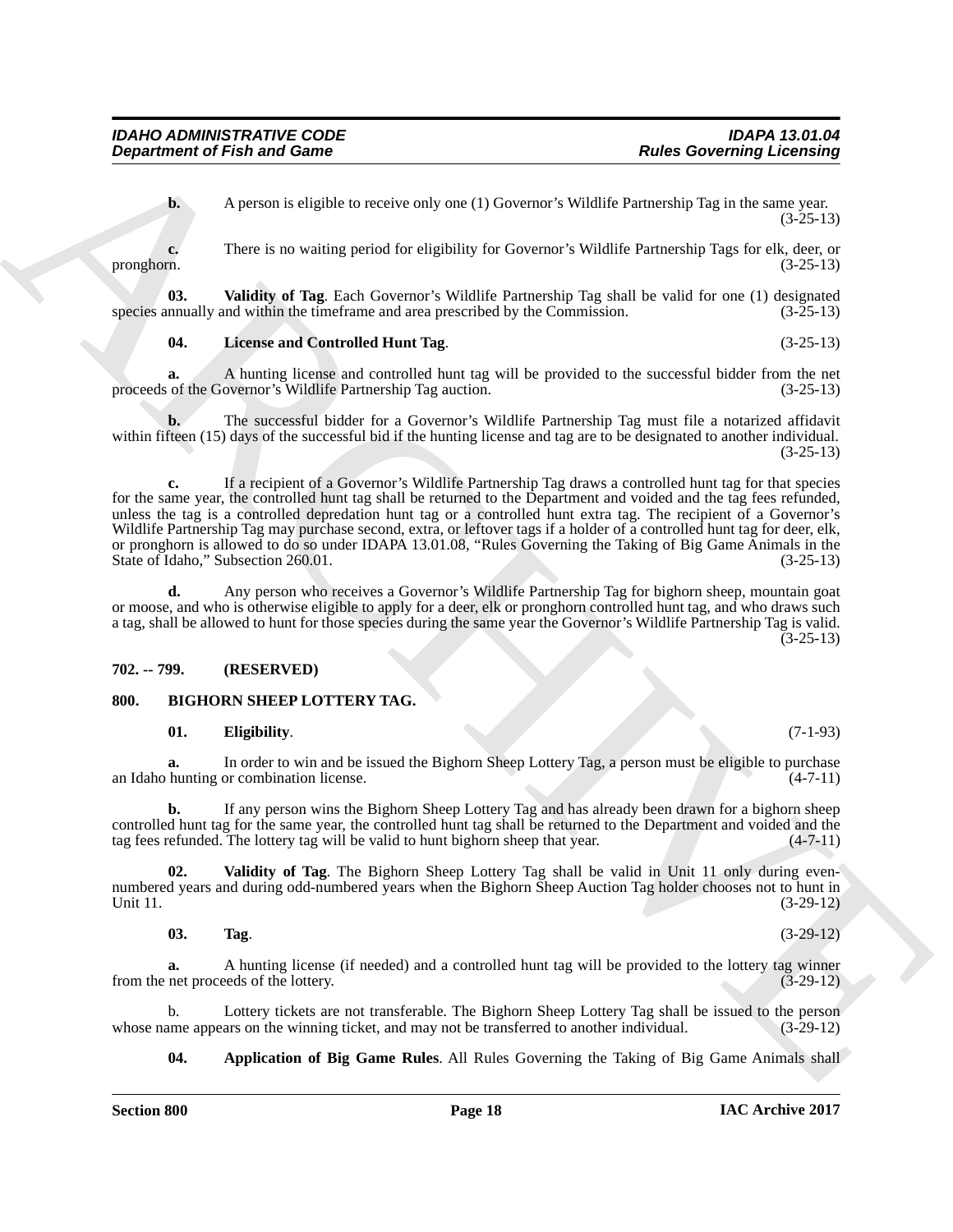| <b>IDAHO ADMINISTRATIVE CODE</b>   | <b>IDAPA 13.01.04</b>            |
|------------------------------------|----------------------------------|
| <b>Department of Fish and Game</b> | <b>Rules Governing Licensing</b> |

apply to the eligible ticket purchasers and lottery tag winner, other than as specified herein. (7-1-93)

**a.** A person receiving a bighorn sheep lottery tag shall be eligible to purchase lottery tickets the following year for another bighorn sheep lottery tag. (3-30-01)

**b.** A person successful in taking a bighorn sheep with a bighorn sheep lottery tag shall be eligible to be lottery tickets the following year. (3-20-04) purchase lottery tickets the following year.

**Department of Fish and Game<br>
supportines of Fish and Game<br>
supportines of Fish and Game<br>
supportines and the sum of the sum of the sum of the sum of the sum of the sum of the sum of the sum of the sum<br>
support in the sum c.** Any person who wins a Bighorn Sheep Lottery Tag, and who is otherwise eligible to apply for a deer, elk or pronghorn controlled hunt tag and who has drawn such a tag, shall be allowed to hunt for those species during the same year the Bighorn Sheep Lottery Tag is valid. (3-29-12)

#### <span id="page-18-0"></span>**801. -- 899. (RESERVED)**

#### <span id="page-18-2"></span><span id="page-18-1"></span>**900. CHILDREN WITH SPECIAL NEEDS BIG GAME TAG.**

<span id="page-18-4"></span>**01.** Availability. The Department shall make up to five (5) big game tags available for children with tening medical conditions each year. (3-29-10) life threatening medical conditions each year.

**a.** Any of the five (5) big game tags described in Section 901 that have not been issued by July 15 each year may also be available for children with life threatening conditions.

<span id="page-18-6"></span>**02.** Issuance. The Commission delegates discretionary authority to issue a special needs tag to the Director. (3-29-10) Director. (3-29-10)

<span id="page-18-5"></span>**03. Eligibility**. In order to receive a special needs big game tag, a resident or nonresident minor (seventeen (17) years of age or younger) must have a life threatening medical condition as certified by a qualified and licensed physician. (3-29-10)

**a.** A qualified applicant must be sponsored by a nonprofit organization that is qualified under section 501(c) (3) of the Internal Revenue code. (3-8-07)

**b.** The primary mission of the sponsoring organization must be to offer opportunities and experiences to minor children with life threatening medical conditions. (3-8-07)

**c.** Minimum age requirements and hunter education requirements are waived for individuals applying eiving a special needs big game tag. for or receiving a special needs big game tag.

**04. Validity of Tag**. The special needs tag shall be valid for one (1) deer, one (1) elk, one (1) pronghorn, one (1) moose, one (1) black bear, or one (1) mountain lion as allowed by Commission proclamation.  $(4 - 7 - 11)$ 

<span id="page-18-7"></span>**a.** A license is not required to apply for or receive a special needs big game tag.  $(3-29-10)$ 

**b.** The special needs tag is valid in any open hunt, controlled or general, as provided by Commission proclamation.  $(3-29-10)$ proclamation.  $(3-29-10)$ 

**c.** Applicants may only receive one (1) special needs tag in a lifetime.  $(3-29-10)$ 

**d.** In exercising hunting privileges, the holder of a special needs tag must be accompanied by an adult sion of a valid Idaho big game hunting license. in possession of a valid Idaho big game hunting license.

<span id="page-18-3"></span>**05.** Application. Applications shall be on a form as prescribed by the Director. (3-8-07)

**a.** Applications shall be submitted on behalf of applicants by an eligible nonprofit organization.

(3-8-07)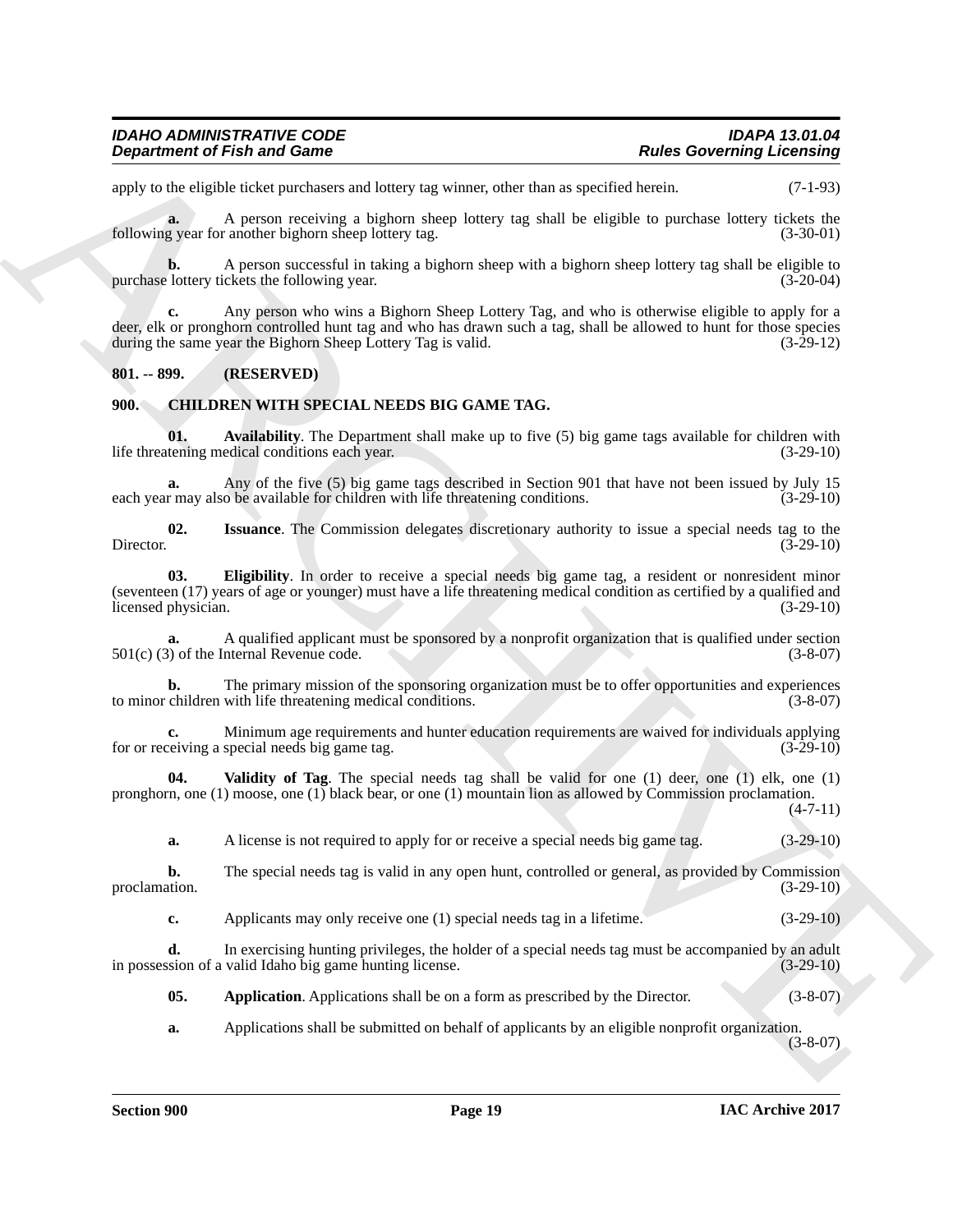**b.** A copy of the nonprofit organization's IRS determination letter must accompany the application. (3-8-07)

<span id="page-19-3"></span><span id="page-19-2"></span><span id="page-19-1"></span>**06. Fees**. All fees associated with applying for and receiving a special needs tag shall be waived. (3-29-10)

**07. Hunters with Disabilities Permit Fees**. All fees associated with applying for or receiving a Disabled Persons Motor Vehicle Hunting Permit or a Disabled Archery Permit by the recipient of a special needs tag are waived.  $(3-29-10)$ 

**Department of Fish and Game<br>
A Lates Governing Licensing<br>
(A Lates Governing Licensing<br>
(A Lates and Southern Archives and Southern Archives and Southern Archives and Southern Archives and Southern Archives and Southern 08. Application of Big Game Rules**. All rules governing the taking of Big Game Animals, IDAPA 13.01.08, "Rules Governing the Taking of Big Game Animals in the State of Idaho," shall apply to holders of a special needs big game tag.

#### <span id="page-19-4"></span><span id="page-19-0"></span>**901. DISABLED VETERANS SPECIAL BIG GAME TAG.**

<span id="page-19-6"></span>**01.** Availability. The Department shall make up to five (5) big game tags available for disabled veterans. (3-29-10) veterans.  $(3-29-10)$ 

**a.** Any of the five (5) big game tags described in Section 900 that have not been issued by July 15 r may also be available for disabled veterans. (3-29-10) each year may also be available for disabled veterans.

<span id="page-19-8"></span>**02.** Issuance. The Commission delegates discretionary authority to issue a disabled veterans special tag to the Director. (3-29-10) big game tag to the Director.

<span id="page-19-7"></span>**03. Eligibility**. In order to receive a disabled veterans special big game tag, a resident or nonresident a disabled veteran, as certified by the Department of Veterans Affairs. (3-29-10) must be a disabled veteran, as certified by the Department of Veterans Affairs.

**a.** A qualified applicant must be sponsored by a nonprofit organization that is qualified under section 501(c) (3), 501 (c) (4), or 501 (c) (19) of the Internal Revenue Code or sponsored by a governmental agency.

(4-11-15)

**b.** A mission of the sponsoring organization or governmental agency must be to afford opportunities, experiences, and assistance to disabled veterans. (3-29-10)

**c.** Hunter education requirements are waived for individuals applying for or receiving a disabled special big game tag.  $(3-29-10)$ veterans special big game tag.

**04. Validity of Tag**. The disabled veterans special big game tag shall be valid for one (1) deer, one (1) elk, one (1) pronghorn, one (1) moose, one (1) black bear, or one (1) mountain lion as allowed by Commission proclamation. (3-29-10)

<span id="page-19-9"></span>**a.** A license is not required to apply for or receive a disabled veterans special big game tag. (3-29-10)

**b.** The disabled veterans special big game tag is valid in any open hunt, controlled or general, as (by Commission proclamation.  $(3-29-10)$ ) provided by Commission proclamation.

**c.** Applicants may only receive one (1) disabled veterans special big game tag in a lifetime. (3-29-10)

<span id="page-19-5"></span>**05. Application**. Applications shall be on a form as prescribed by the Director. (3-29-10)

**a.** Applications shall be submitted on behalf of applicants by an eligible nonprofit organization or governmental agency. (3-29-10)

**b.** A copy of the nonprofit organization's IRS determination letter must accompany the application. (3-29-10)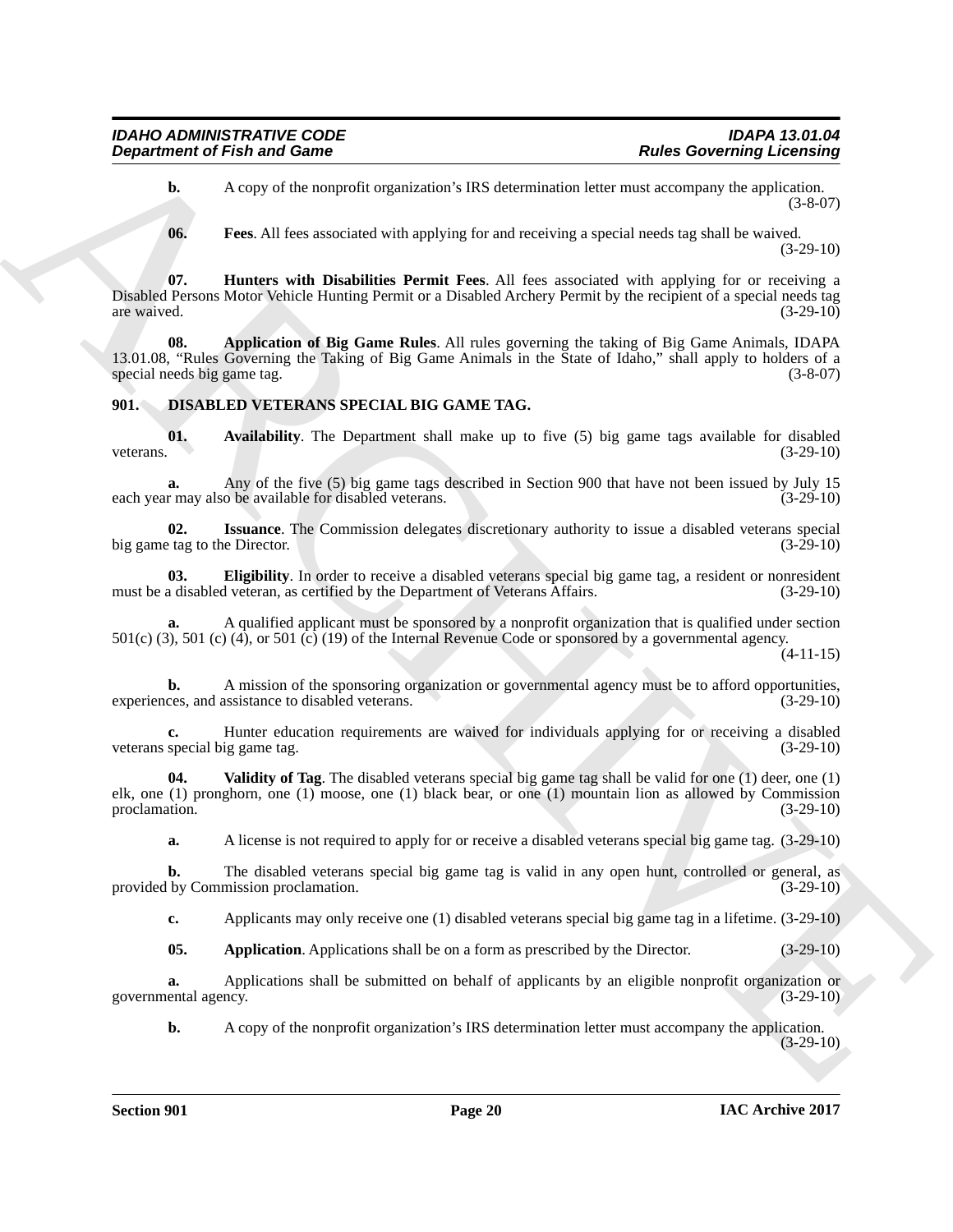## *IDAHO ADMINISTRATIVE CODE IDAPA 13.01.04*

<span id="page-20-2"></span>**06.** Fees. All fees associated with applying for and receiving disabled veterans special big game tag waived.  $(3-29-10)$ shall be waived.

<span id="page-20-3"></span><span id="page-20-1"></span>**07. Hunters with Disabilities Permit Fees**. All fees associated with applying for or receiving a Disabled Persons Motor Vehicle Hunting Permit or a Disabled Archery Permit by the recipient of a disabled veterans special big game tag are waived. (3-29-10) special big game tag are waived.

Department of Fish and Game<br>
And the Second Hart is united with payoffs on and accelerated value and accelerated with the game of the game<br>
This contribution that the second the second with the second with the second with **08. Application of Big Game Rules**. All rules governing the taking of Big Game Animals, IDAPA 13.01.08, "Rules Governing the Taking of Big Game Animals in the State of Idaho," shall apply to holders of a disabled veterans special big game tag. (3-29-10)

<span id="page-20-0"></span>**902. -- 999. (RESERVED)**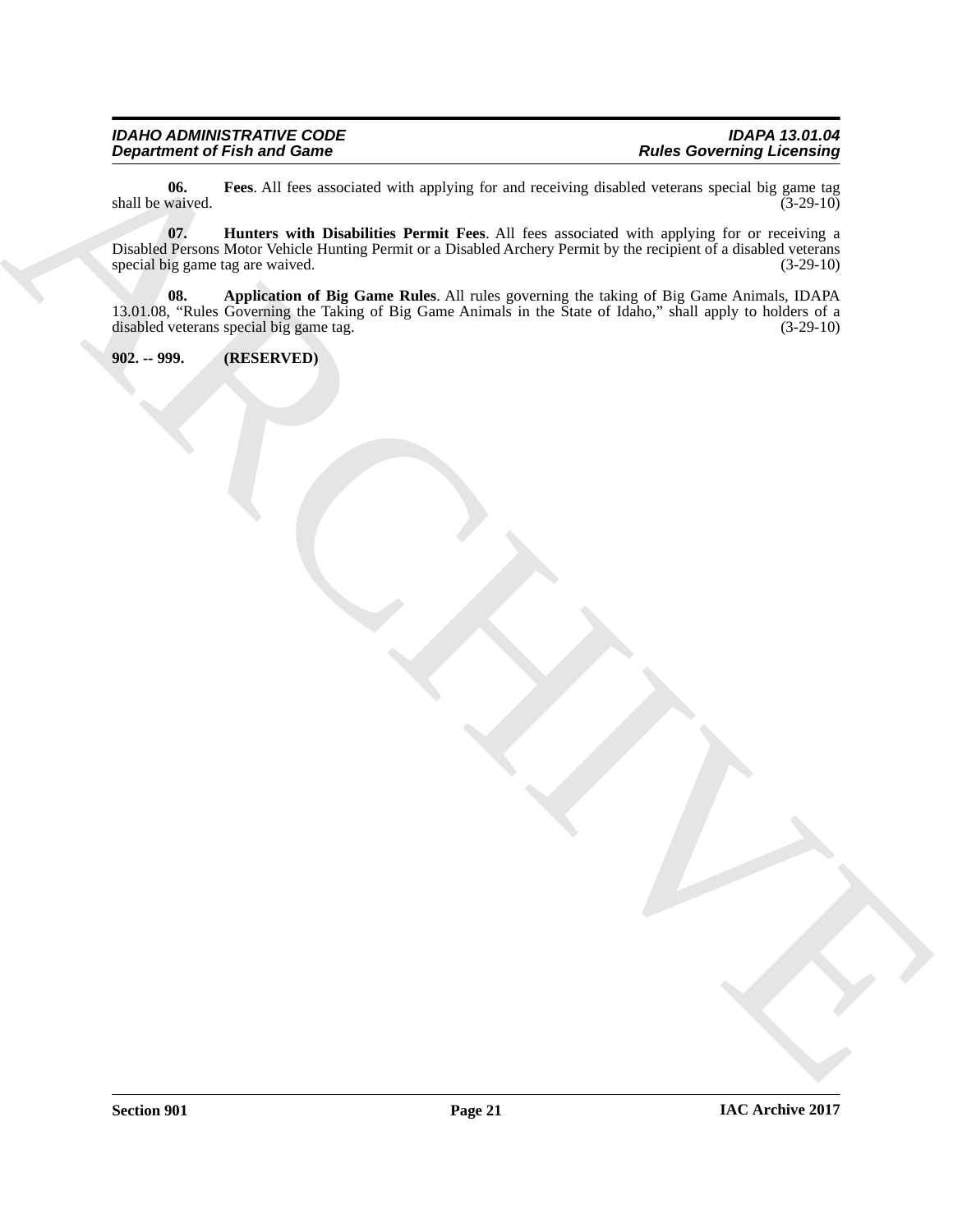# *Subject Index*

#### **A**

Annual Residence Certification 6 Authorization Number 7 Authorization Number Used in Lieu of License 7 Authorization Number Used Only for Activities That Do Not Require License, Tag, Permit or Stamp 7 Authorization Request 7 Violation 7

#### **B**

Bag & Possession Limits 6 Bighorn Sheep Auction Tag 17 Application of Big Game Rules 17 Eligibility 17 License & Controlled Hunt Tag 17 Validity of Tag 17 Bighorn Sheep Lottery Tag 18 Application of Big Game Rules 18 Eligibility 18 Tag 18 Validity of Tag 18 Black Bear Landowner Appreciation Seasons 12

#### **C**

Certificate Holders Residing Out-Of-State 6 Children With Special Needs Big Game Tag 19 Application 19 Application of Big Game Rules 20 Availability 19 Eligibility 19 Fees 20 Hunters with Disabilities Permit Fees 20 Issuance 19 Validity of Tag 19 Contract To Take License Applications By Telephone Or Other Electronic Methods 7

#### **D**

Deer & Elk Outfitter Allocated Tag 14 Allocated Tags 14 Designated Buyers 14 Distribution of Allocated Tags 14 Unsold Tags 14 Deer & Elk Tag Allocation 13 Allocation of Tags 13

Annual Kemikovičeta (1911. – George Marchives Actual Marchives Actual Marchives Actual Marchives Annual Marchives Annual Marchives Annual Marchives Annual Marchives Annual Marchives Annual Marchives Annual Marchives Annua Controlled Hunt Areas 13 Deer Landowner Appreciation Seasons 12 Defaced, Altered or Tampered Permits 7 Definitions, IDAPA 13.01.04, Rules Governing Licensing 3 Authorized Corporate Representative 3 Blind Person 3 Disabled 4 Domicile 3 Eligible Applicant 4 Eligible Property 4 Landowner 4 Permanent Disability 4 Physician 4 Qualified Organization 4 Resident 4 Disability Licenses 7 Applicants for Disability Licenses Must Attest to the Disability Requirements 7 Required Documentation 8 Disabled Archery Permit 9 Applications for Disabled Archery Permits 9 Disabled Archery Permits 9 Disabled Persons Motor Vehicle Hunting Permits 8 Applications for Disabled Motor Vehicle Hunting Permits 8 Disabled Motor Vehicle Hunting Permits 9 Disabled Veterans Special Big Game Tag 20 Application 20 Application of Big Game Rules 21 Availability 20 Eligibility 20 Fees 21 Hunters with Disabilities Permit Fees 21 Issuance 20 Validity of Tag 20

#### **E**

Elk Landowner Appreciation Seasons 12 Elk Zone Tag Quotas 15

#### **G**

Governor's Wildlife Partnership Tags 17 Application of Big Game Rules 17 Eligibility 17

License & Controlled Hunt Tag 18 Validity of Tag 18

#### **L**

Landowner Appreciation Program 10 Application of Controlled Hunt Restrictions 11 Applications for Landowner Appreciation Controlled Hunt Tags 10 Eligible Applicants 10 Hunt Units 10 Issuance of Controlled Hunt Tag(s)  $11$ Left Over Tags 10 Prohibitions 11 Property & Applicant Registration 11 Qualifying Property 10 Special Restrictions 12 Licenses, Stamps, Permits & Tags 6 Licenses 6 Stamps, Permits, & Tags 6

#### **N**

Nonresident Deer & Elk Tag Outfitter Set-Aside 12 Restrictions 12 Tags 12 Unsold Tags 13 Nonresident Deer & Elk Tag Quotas 14 Exceptions 14 Refunds 15 Sale of Unsold Nonresident Deer & Elk Tags to Residents 15 Tag Quotas 14

**O**

Obtaining Certificates Unlawfully 6

#### **P**

Pronghorn Landowner Appreciation Seasons 12

#### **R**

Reasonable Modification Permit For Special Weapon Hunting Seasons 9 Applications for Reasonable Modification Permits for Special Weapon Hunting Seasons 9 Reasonable Modification Permits for Special Weapon Hunting Seasons 10 Resident Lifetime Combination, Hunting & Fishing License Certificates 4 Applications 5

**IAC Archive 2017**